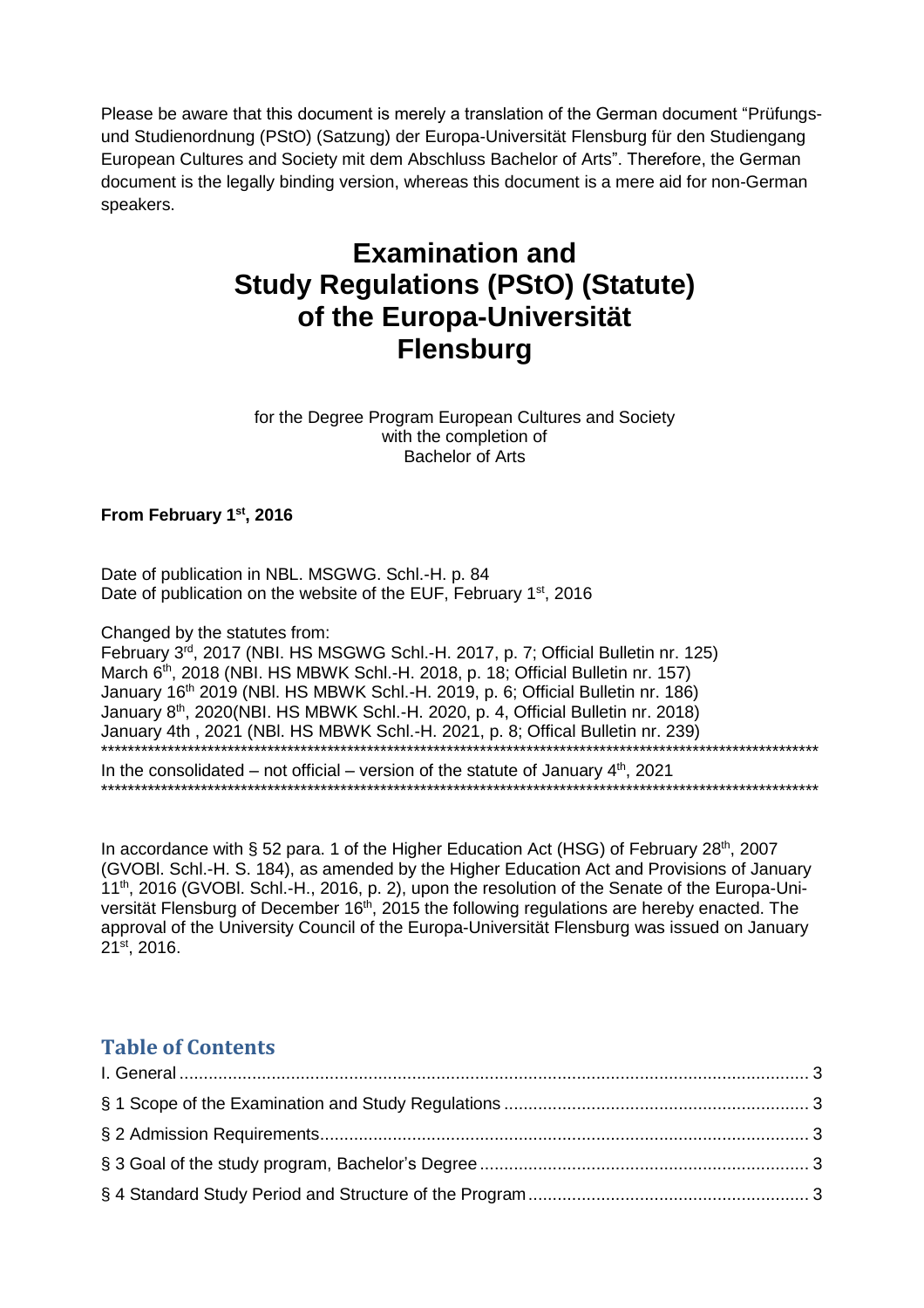| § 9 Recognition of Study and Examination Achievements, Skills and Abilities 12 |  |
|--------------------------------------------------------------------------------|--|
|                                                                                |  |
|                                                                                |  |
|                                                                                |  |
|                                                                                |  |
|                                                                                |  |
|                                                                                |  |
|                                                                                |  |
|                                                                                |  |
|                                                                                |  |
|                                                                                |  |
|                                                                                |  |
|                                                                                |  |
|                                                                                |  |
| § 22 Conducting of Examinations; Highest Number of Daily Examinations 19       |  |
|                                                                                |  |
|                                                                                |  |
|                                                                                |  |
|                                                                                |  |
|                                                                                |  |
|                                                                                |  |
|                                                                                |  |
|                                                                                |  |
|                                                                                |  |
|                                                                                |  |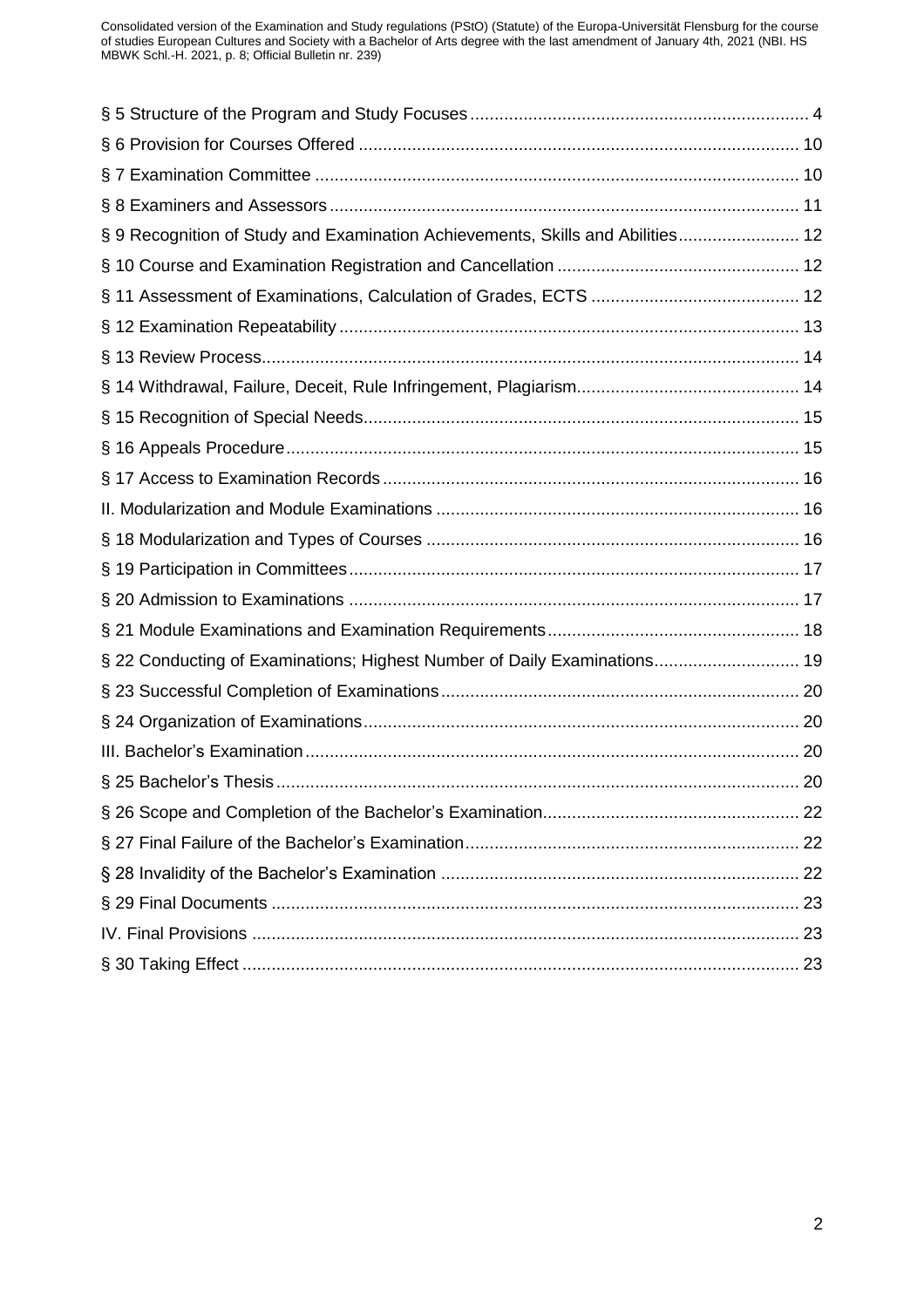# <span id="page-2-1"></span><span id="page-2-0"></span>**I. General**

### **§ 1 Scope of the Examination and Study Regulations**

(1) These Examination and Study Regulations (PStO) lay down the general rules on the processes and procedures of the program, with which the prerequisites for the Bachelor of Arts (B.A.) European Cultures and Society will be established.

#### **§ 2 Admission Requirements**

<span id="page-2-2"></span>(1) Prerequisites for access to the degree program European Cultures and Society with the graduating title Bachelor of Arts are:

a) Certificate of education or work-based university qualification in accordance with the Higher Education Act of Schleswig-Holstein. The certificate must be submitted by the pre-established application deadline set by the Europa-Universität Flensburg.

b) Certificate which meets the language requirements established in the Study Qualification Statute of the Europa-Universität Flensburg. This document is usually submitted by the application deadline and, in exceptional cases, up to the beginning of studies.

(2) The documents required in paragraph 1 must be submitted either in original form or as a notarized copy.

(3) In case there is an admission restriction in place for the degree program, the selection of the candidates will follow the regulations of the University Admissions Law and the University Admissions Regulations of Schleswig-Holstein. The University Selection Regulations of the Europa-Universität Flensburg govern the University Selection Process. Decisions in the University Selection Process are made by the Admissions Committee.

#### **§ 3 Goal of the study program, Bachelor's Degree**

<span id="page-2-3"></span>(1) The B.A. European Cultures and Society is an English language, interdisciplinary program with a focus on humanities, cultural and social scientific European studies and European research; either a cultural or a social sciences focus is selected. A one semester study abroad is mandatory.

(2) Students acquire specific subject-related scientific and methodological skills in disciplines which are relevant for academic European studies in the fields of humanities and cultural and social sciences. In addition, they acquire competences related to the practical configuration of several relevant European and methodological competences. Students will also improve their foreign language skills and intercultural communication competences during their semester abroad.

(3) Upon successful completion of the bachelor's degree the academic degree of "Bachelor of Arts (B.A.)" will be awarded by the university.

#### **§ 4 Standard Study Period and Structure of the Program**

<span id="page-2-4"></span>(1) The program is to be completed as a full-time occupation.

(2) The regular study time to complete the bachelor's degree is three academic years (six semesters). For a successful completion, 180 credit points are required.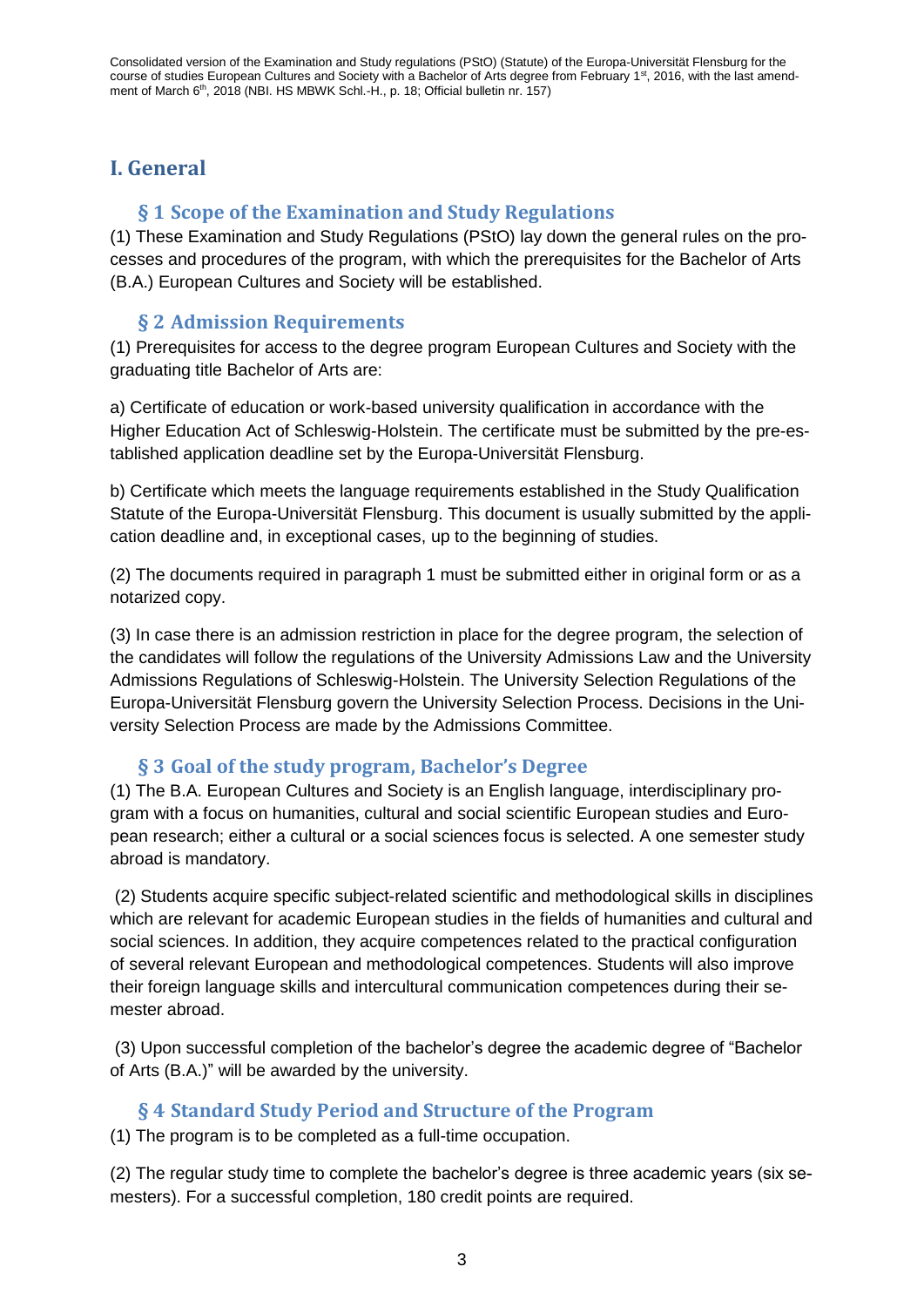(3) The program has a modular structure. One module usually includes 5 credit points (equivalent to an average of 150 hours of student workload). The scope of the Bachelor's Thesis is governed by § 25, para. 1.

(4) Normally, according to the European Credit Transfer System (ECTS), 30 credit points, in a total of 900 hours of required workload, should be acquired per semester; that is a total of 60 credit points in one academic year. One credit point is equivalent to an average student workload of 30 hours.

(5) The credit points associated with one module are awarded when the entire module, and all its specific requirements, have been successfully completed. The workload of a module normally includes the time present in the module's associated classes, as well as the independent study time (preparation and reviewing of learning material, preparation and development of own contributions) and the preparation for, and participation in, the module examination.

(6) The courses are regularly held in English.

(7) If cooperation agreements with partner universities provide for the awarding of a dual degree, the final degree awarded by the partner university is considered integrated into this study program.

#### **§ 5 Structure of the Program and Study Focuses**

<span id="page-3-0"></span>(1) The study program is divided into the Introductory Phase ( $1<sup>st</sup>$ - $2<sup>nd</sup>$  semesters), the Development Phase (3<sup>rd</sup>-4<sup>th</sup> semesters) and the Deepening Phase (5<sup>th</sup>-6<sup>th</sup> semesters). Furthermore, the program is divided into two areas "Topics and Disciplines" (120 credit points) and "Doing Europe" (45 credit points). In "Topics and Disciplines" (TD) Europe related disciplinary and inter-disciplinary modules from the enlisted subjects are assigned. In "Doing Europe" (DE) methods training are completed and projects are executed.

(2) During the Introductory Phase  $(1^{st}-2^{nd}$  semesters) the students receive qualifications in the foundation courses of the area "Topics and Disciplines", related to the humanities and cultural and social scientific approaches of research into various dimensions of Europe. The disciplinary approaches become interconnected with the interdisciplinary approaches. In "Doing Europe", the students are introduced to the basics of scientific work. They will acquire hermeneutical and social science research methods skills.

(3) In the Development Phase  $(3<sup>rd</sup>-4<sup>th</sup>$  semesters) the area "Topics and Disciplines" places a focus on either the field of "European Cultures" (C) or the field of "European Society" (S), in which the respective basic cultural and social scientific disciplinary and interdisciplinary skills will be expanded. In the project area "Doing Europe," Europe related topics are put into practice in one of four optional fields of activity, "Research," "Journalism," "Art and Scenography" or "Entrepreneurship," practically designed and implemented under quidance  $(3<sup>rd</sup>$  semester). In the fourth semester the study of research methods continues.

(4) In the Deepening phase  $(5<sup>th</sup>-6<sup>th</sup>$  semesters) students continue studying within the previously selected focus areas "European Cultures" or "European Society." Students deepen especially the interdisciplinary approaches to current issues and debates relating to European cultures or European society. In "Doing Europe" the students work autonomously on a project in one of the four fields of activity, "Research," "Journalism," "Art and Scenography" or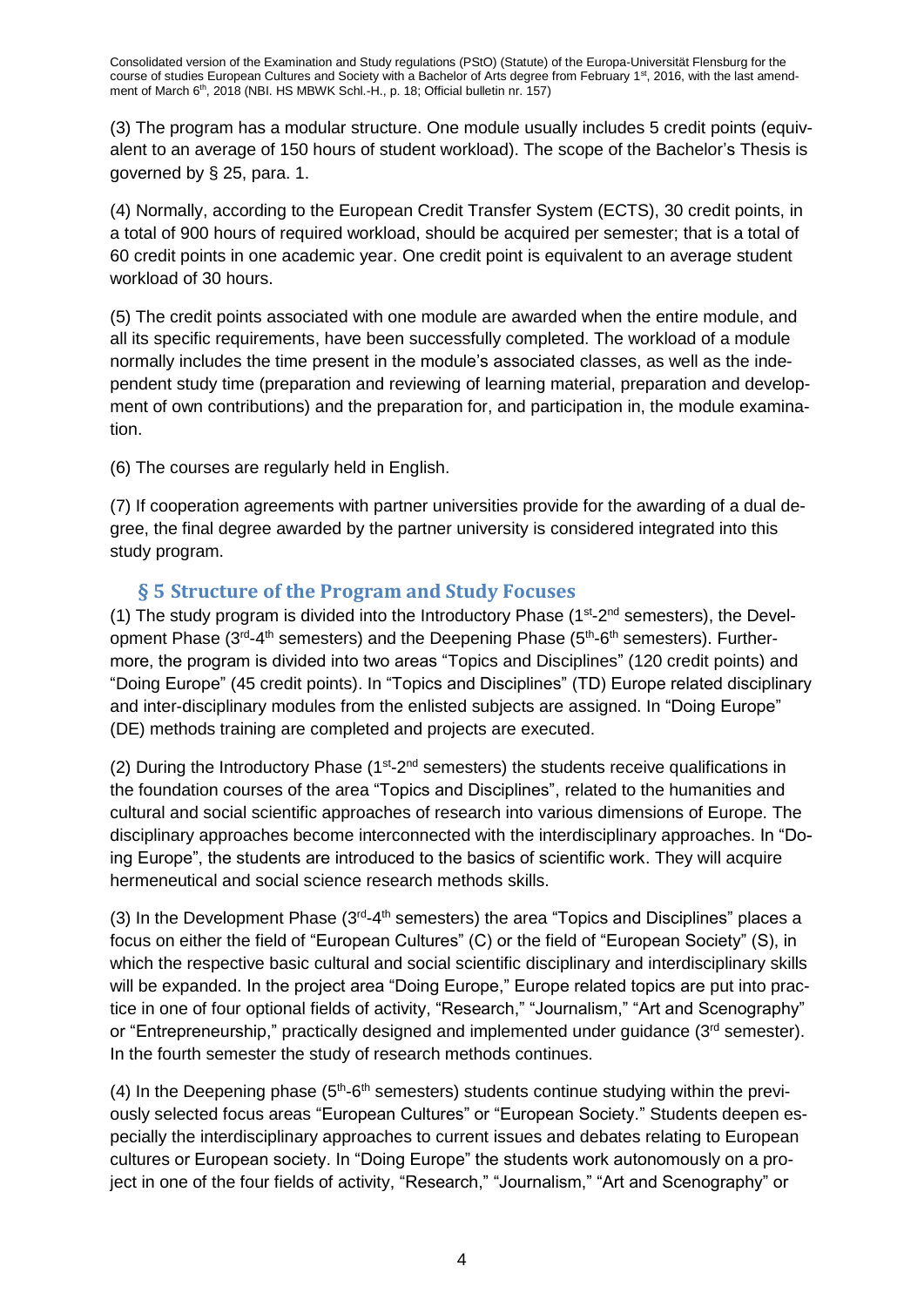"Entrepreneurship." In the sixth semester students write the Bachelor's Thesis (12 credit points), accompanied by a research colloquium (3 credit points).

(5) The fourth and fifth semesters are foreseen as mobility windows for a semester abroad. Students are advised to prepare for this by attending language courses offered by the Language Center of the Europa-Universität Flensburg.

(6) If, in the area "Topics and Disciplines," focus C is chosen, the student will take ten modules from C (50 credit points) and select four modules from S (20 credit points) from the third semester onward. If focus S is chosen, the student will take ten modules from S (50 credit points) and select four modules from C (20 credit points) from the third semester onward. The module "TD CS 1" (5 credit points) will be taken by all students; in this module, in accordance with the selected focus, either a topic related to C or a topic related to S will be worked on; the credit points will also be allocated to the respective field.

(7) The following course of study is recommended: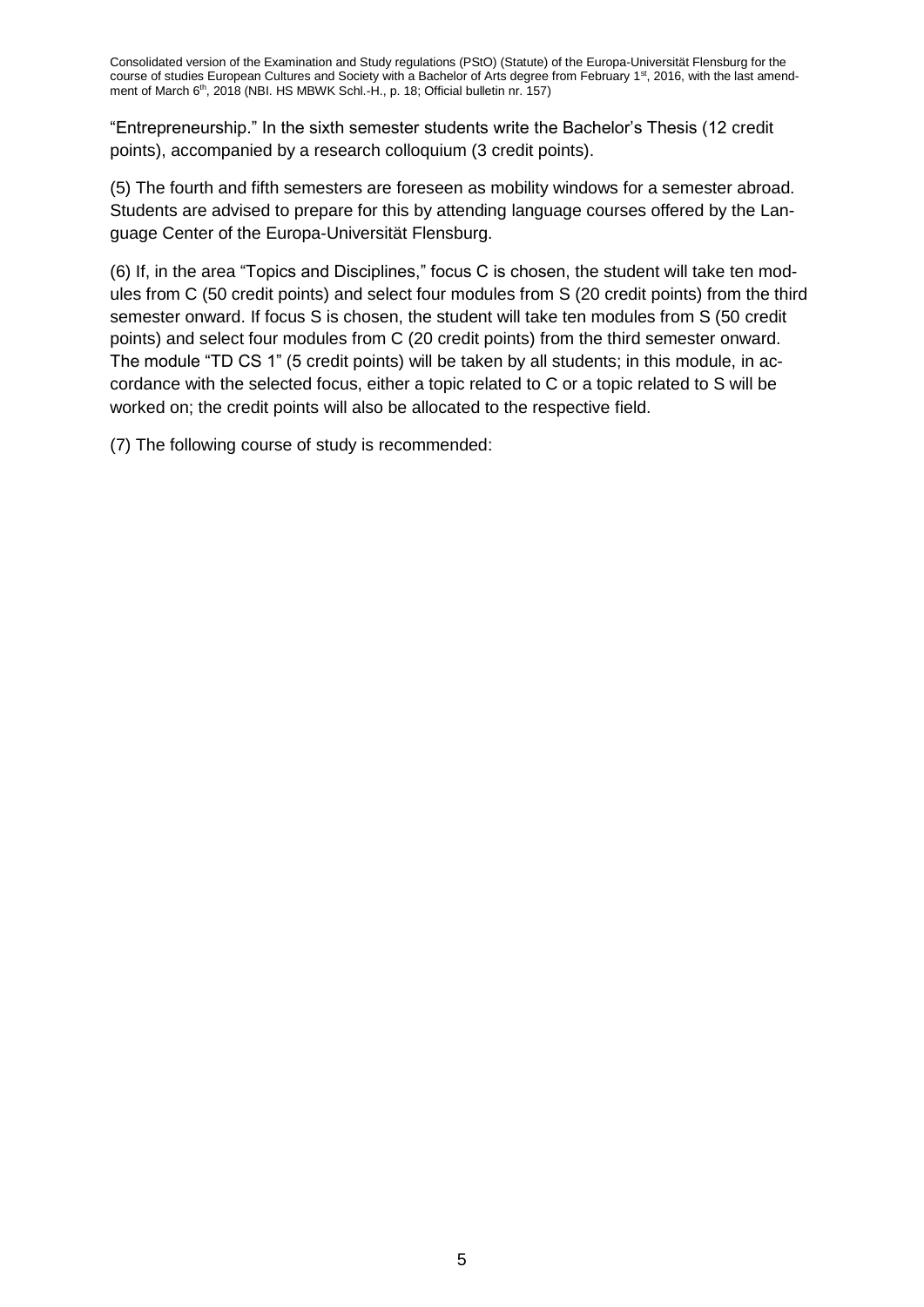|    | <b>Area "Doing Europe"</b> |                 | <b>Area "Topics and Disciplines"</b> |                                                                                                                       |                   |  |                   |      |                  |      |       |                          |
|----|----------------------------|-----------------|--------------------------------------|-----------------------------------------------------------------------------------------------------------------------|-------------------|--|-------------------|------|------------------|------|-------|--------------------------|
| 1. | DE 1                       | DE <sub>2</sub> |                                      | TD <sub>1</sub>                                                                                                       |                   |  | TD <sub>2</sub>   |      |                  |      | 30 CP |                          |
| 2. | DE 3                       |                 |                                      | TD <sub>3</sub>                                                                                                       |                   |  | TD <sub>4</sub>   |      | TD <sub>5</sub>  |      | 30 CP |                          |
|    |                            |                 |                                      | Mandatory Module: TD CS 1. Compulsory: 10+4 from 20 Modules.<br>Focus "European Cultures"<br>Focus "European Society" |                   |  |                   |      |                  |      |       |                          |
| 3. | DE <sub>4</sub>            |                 | TD <sub>C</sub> 1                    |                                                                                                                       | TDC <sub>2</sub>  |  | TD CS 1           |      | TD <sub>S1</sub> | TDS2 | 30 CP |                          |
| 4. | DE <sub>5</sub>            |                 | TDC3                                 |                                                                                                                       | TD <sub>C</sub> 4 |  | TD <sub>C</sub> 5 | TDS3 | TD <sub>S4</sub> | TDS5 | 30 CP | Windo<br>w for<br>se-    |
| 5. | DE <sub>6</sub>            |                 | TDC6                                 |                                                                                                                       | TDC7              |  | TDC8              | TDS6 | TDS7             | TDS8 | 30 CP | mes-<br>ter ab-<br>road. |
| 6. |                            | <b>TH</b>       |                                      |                                                                                                                       | TDC9              |  | <b>TD C 10</b>    | TDS9 | <b>TD S 10</b>   |      | 30 CP |                          |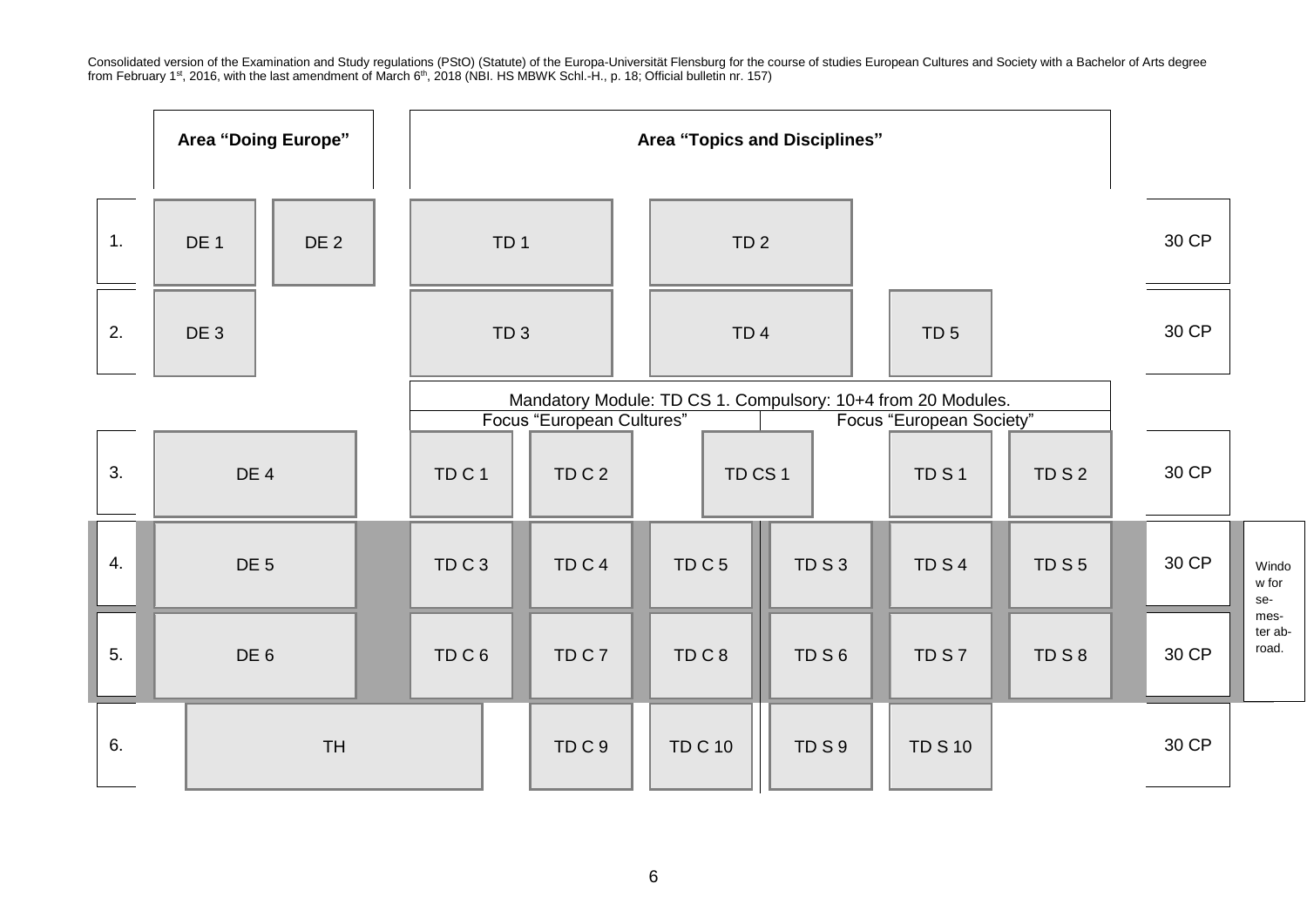|  | (8) The study program is divided into the following modules: |  |  |
|--|--------------------------------------------------------------|--|--|
|  |                                                              |  |  |

| <b>Module</b>                                       | <b>Course Structure</b><br>(Number of, Type and<br>hpw) | <b>Module and Examination</b><br><b>Requirements</b>                                                                                                                                                                                  | <b>LP</b> |
|-----------------------------------------------------|---------------------------------------------------------|---------------------------------------------------------------------------------------------------------------------------------------------------------------------------------------------------------------------------------------|-----------|
| DE 1: Interdisciplinary<br><b>Academic Skills</b>   | 1 L: 2 hpw<br>1 E: 2 hpw                                | Portfolio                                                                                                                                                                                                                             | 5         |
| DE 2: Critical Thinking<br>and Scientific Reasoning | 1 S: 2 hpw                                              | Written exam (90 minutes)                                                                                                                                                                                                             | 5         |
| DE 3: Research Methods                              | 1 S: 2 hpw                                              | Presentation (scope<br>according to arrangement)<br>with written draft (3.000-<br>4.000 words)                                                                                                                                        | 5         |
| DE 4: Instruction-based<br>Project                  | 1 E: 2 hpw                                              | Project (scope according<br>to agreement)                                                                                                                                                                                             | 10        |
| DE 5: Intermediate Re-<br>search Methods            | 2 S: 2 hpw each                                         | Oral examination (25<br>minutes) or Term paper<br>(5.000-6.500 words) or<br>Presentation (15 minutes)<br>with written draft (4.000-<br>5.000 words) or<br>Presentation (15 minutes)<br>with written exam (60<br>minutes) or Portfolio | 10        |
| DE 6: Autonomous Project                            | 1 Proj: 0 hpw<br>1 E: 2 hpw                             | Project (scope according<br>to agreement)                                                                                                                                                                                             | 10        |
| TD 1: Society and<br>Economy                        | 2 L: each 2 hpw<br>1 E: 2 hpw                           | Written exam (90 minutes)                                                                                                                                                                                                             | 10        |
| TD 2: Art and Media                                 | 2 L: 2 hpw each<br>1 E: 2 hpw                           | Essay (2.500-3.500<br>words)                                                                                                                                                                                                          | 10        |
| TD 3: Philosophy and Pol-<br>itics                  | 2 L: 2 hpw each<br>1 E: 2 hpw                           | Term paper (3.000-4.000<br>words)                                                                                                                                                                                                     | 10        |
| TD 4: Culture and Educa-<br>tion                    | 2 L: 2 hpw each<br>1 E: 2 hpw                           | Presentation (15 minutes)<br>and written paper (3.500<br>words)                                                                                                                                                                       | 10        |
| TD 5: European Law                                  | 1 L: 2 hpw                                              | Written exam (90 minutes)                                                                                                                                                                                                             | 5         |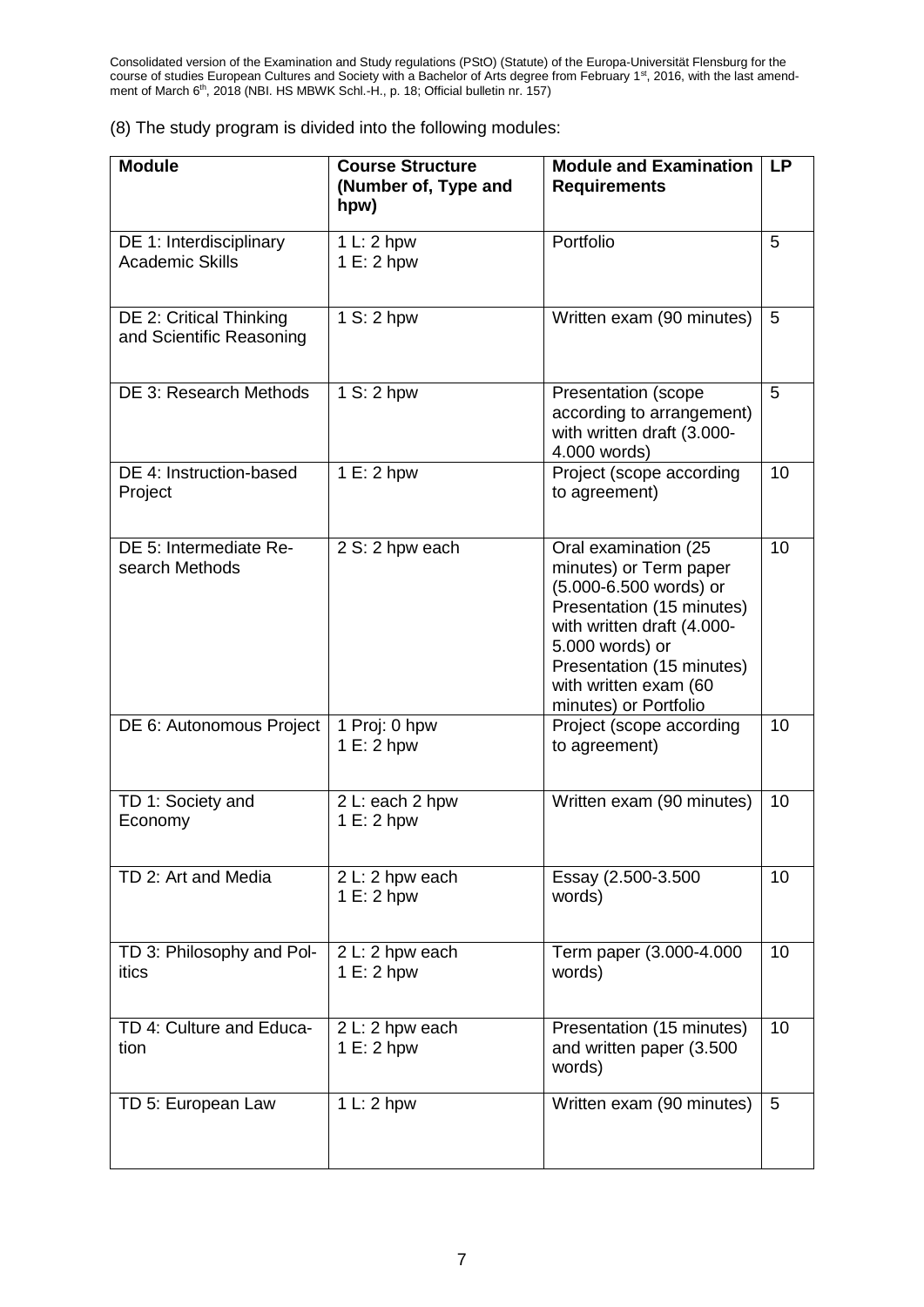| <b>Module</b>                                                                                                                                                 | <b>Course Structure</b><br>(Number of, Type and<br>hpw) | <b>Module and Examination</b><br><b>Requirements</b>                                                                                                             | <b>LP</b> |
|---------------------------------------------------------------------------------------------------------------------------------------------------------------|---------------------------------------------------------|------------------------------------------------------------------------------------------------------------------------------------------------------------------|-----------|
| TD CS 1: Cultural and<br>Social Geography of<br>Europe (Prerequisite for<br>Focuses "European<br>Cultures" and "European<br>Society")                         | 1 S: 2 hpw                                              | Written exam (90 minutes)                                                                                                                                        | 5         |
| TD C 1: Art in Europe<br>(Prerequisite for<br>Focus "European<br>Cultures", elective for<br>Focus "European<br>Society")                                      | 1 S: 2 hpw                                              | Oral examination (20<br>minutes)                                                                                                                                 | 5         |
| TD C 2: Scenography of<br>Europe: Science and<br>Media (Prerequisite for<br>Focus "European<br>Cultures", elective for<br>Focus "European<br>Society")        | 1 S: 2 hpw                                              | Project (scope according<br>to agreement)                                                                                                                        | 5         |
| TD C 3: Transnational<br>Perspectives on European<br>Cultures (prerequisite for<br>Focus "European<br>Cultures", elective for<br>Focus "European<br>Society") | 1 S: 2 hpw                                              | Written exam (90 minutes)                                                                                                                                        | 5         |
| TD C 4: Transformations<br>of Religion (prerequisite<br>for Focus "European<br>Cultures", elective for<br>Focus "European<br>Society")                        | 1 S: 2 hpw                                              | Written exam (90 minutes)<br>or Oral examination (20<br>minutes) or Presentation<br>(15 minutes) with written<br>draft (4.000-5.000 words)                       | 5         |
| TD C 5: In-depth Culture<br>(Prerequisite for Focus<br>"European Cultures",<br>elective for Focus<br>"European Society")                                      | 1 S: 2 hpw                                              | Oral examination (25<br>minutes) or Term paper<br>(5.000-6.500 Words) or<br>Presentation (15 minutes)<br>with written draft (4.000-<br>5.000 words) or Portfolio | 5         |
| TD C 6: Science as<br>Culture (Prerequisite for<br>Focus "European<br>Cultures", elective for<br>Focus "European<br>Society")                                 | 1 S: 2 hpw                                              | Essay (5.000-6.500<br>words)                                                                                                                                     | 5         |
| TD C 7: Europe as<br><b>Education Space</b><br>(prerequisite for Focus<br>"European Cultures", elec-<br>tive for Focus "European<br>Society")                 | 1 S: 2 hpw                                              | Presentation and written<br>draft (4.000-5.000<br>words)                                                                                                         | 5         |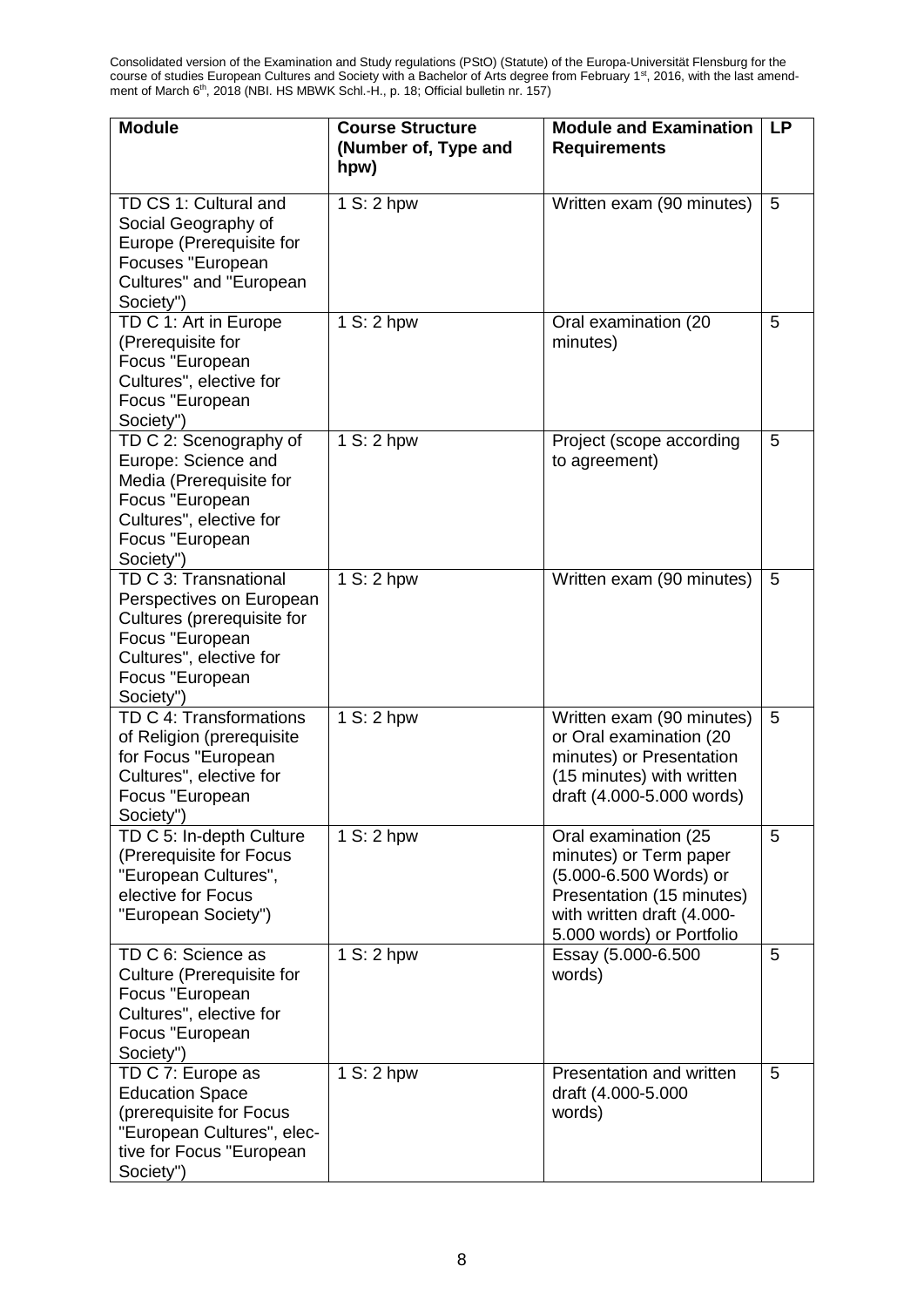| <b>Module</b>                                                                                                                                               | <b>Course Structure</b><br>(Number of, Type and<br>hpw) | <b>Module and Examination</b><br><b>Requirements</b>                                                                                                                                                                                                                   | <b>LP</b> |
|-------------------------------------------------------------------------------------------------------------------------------------------------------------|---------------------------------------------------------|------------------------------------------------------------------------------------------------------------------------------------------------------------------------------------------------------------------------------------------------------------------------|-----------|
| TD C 8: Languages in<br>Europe (Prerequisite for<br>Focus "European<br>Cultures", elective for<br>Focus "European<br>Society")                              | 1 S: 2 hpw                                              | Term paper (5.000-6.500<br>words)                                                                                                                                                                                                                                      | 5         |
| TD C 9: Institutions of Art<br>(Prerequisite for Focus<br>"European Cultures",<br>elective for Focus<br>"European Society")                                 | 1 S: 2 hpw                                              | Oral examination<br>(45 minutes)                                                                                                                                                                                                                                       | 5         |
| TD C 10: Current Topics<br>and Debates in Culture<br>(Prerequisite for Focus<br>"European Cultures",<br>elective for Focus<br>"European Society")           | 1 S: 2 hpw                                              | Term paper (5.000-6.500<br>words) or Oral<br>examination (30 minutes)<br>or presentation (15<br>minutes) with written draft<br>(4.000-5.000 words) or<br>Portfolio.                                                                                                    | 5         |
| TD S 2: Political and<br>Social Philosophy of<br>Europe (Prerequisite for<br>Focus "European<br>Society", elective for<br>Focus "European<br>Cultures")     | 1 S: 2 hpw                                              | Written exam (90 minutes)<br>or Term paper (5.000-<br>6.500 Words)                                                                                                                                                                                                     | 5         |
| TD S 3: Social Practice<br>and Culture in Europe<br>(Prerequisite for Focus<br>"European Society",<br>elective for Focus<br>"European Cultures")            | 1 S: 2 hpw                                              | Term paper (5.000-6.500<br>Words) or Presentation<br>(15 minutes) with<br>written draft (4.000-5.000<br>words) or Oral examina-<br>tion (25 minutes) or<br>Presentation (15 minutes)<br>with Written exam (60<br>minutes) or Written exam<br>(90 minutes) or Portfolio | 5         |
| TD S 4: Urban<br>Development in Europe<br>(prerequisite for<br>specialization "European<br>Society", elective for<br>specialization "European<br>Cultures") | 1 S: 2 hpw                                              | Term paper (5.000-6.500<br>words)                                                                                                                                                                                                                                      | 5         |
| TD S 5: In-depth Society<br>(Prerequisite for Focus<br>"European Society",<br>elective for focus<br>"European Cultures")                                    | 1 S: 2 hpw                                              | Term paper (5.000-6.500<br>Words) or Presentation<br>(15 minutes) with<br>Written draft (4.000-5.000<br>words) or Oral<br>examination (25 minutes)<br>or Portfolio                                                                                                     | 5         |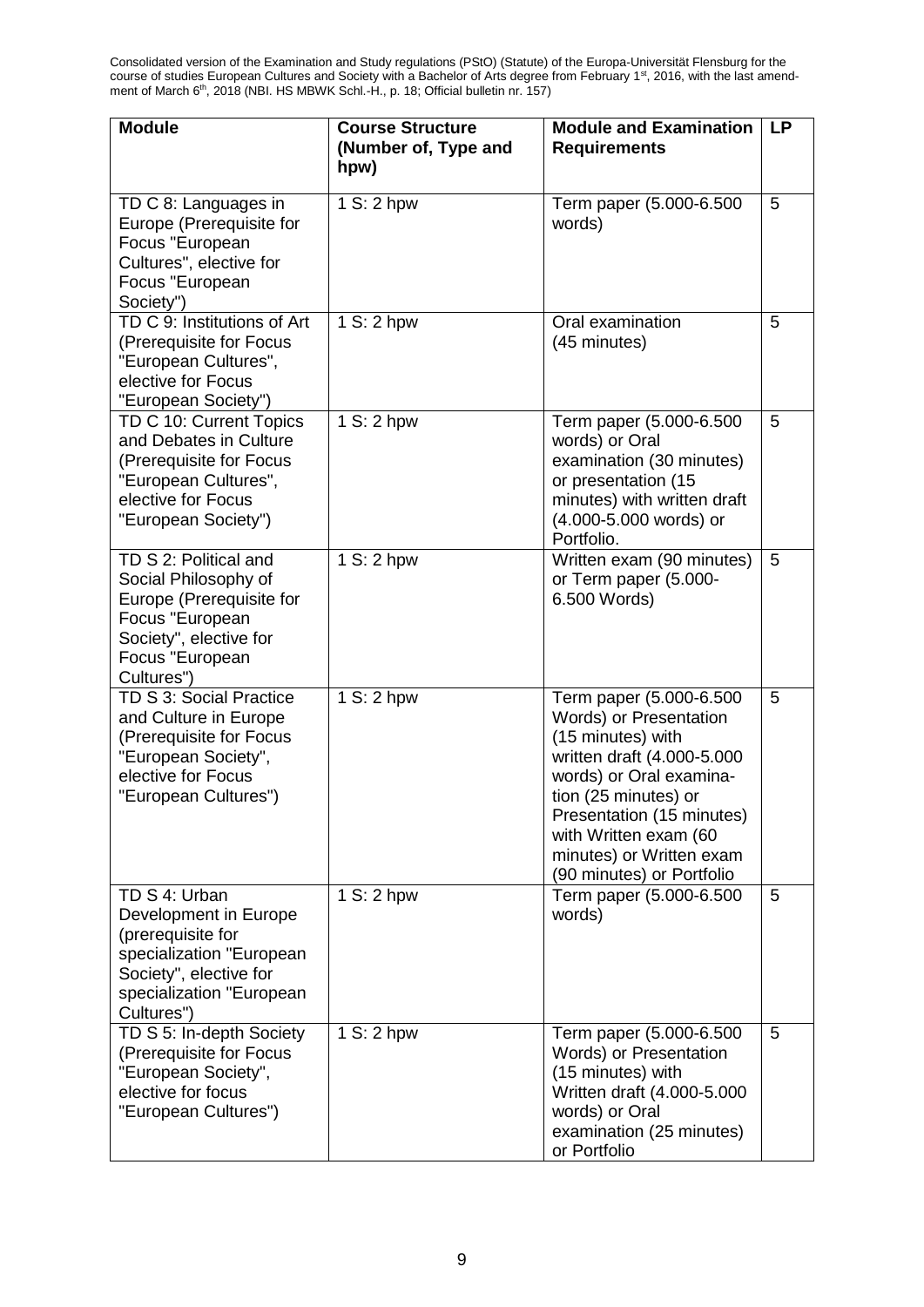| <b>Module</b>                                                                                                                                                | <b>Course Structure</b><br>(Number of, Type and<br>hpw) | <b>Module and Examination</b><br><b>Requirements</b>                                                                                                               | <b>LP</b> |
|--------------------------------------------------------------------------------------------------------------------------------------------------------------|---------------------------------------------------------|--------------------------------------------------------------------------------------------------------------------------------------------------------------------|-----------|
| TD S 6: Sustainability and<br>Political Ecology in<br>Europe (Prerequisite for<br>Focus "European<br>Society", elective for<br>Focus "European<br>Cultures") | 1 S: 2 hpw                                              | Essay (5.000-6.500)                                                                                                                                                | 5         |
| TD S 7: European Borders<br>and Migration<br>(prerequisite for Focus<br>"European Society",<br>elective for Focus<br>"European Cultures")                    | 1 S: 2 hpw                                              | Term paper (5.000-6.500<br>Words) or presentation<br>(15 minutes) with<br>Written draft (4.000-5.000<br>words) or Oral<br>Examination (25 minutes)<br>or Portfolio | 5         |
| TD S 8: European<br>Economy (Prerequisite for<br>Focus "European<br>Society", elective for<br>Focus "European<br>Cultures")                                  | 1 S: 2 hpw                                              | Term paper (5.000-6.500<br>words) or Oral examina-<br>tion (30 minutes)                                                                                            | 5         |
| TD S 9: Normative<br><b>Challenges and Ethical</b><br>Questions (prerequisite for<br>major "European Society",<br>elective for Focus<br>"European Cultures") | 1 S: 2 hpw                                              | Term paper (5.000-6.500<br>words) or Oral<br>examination (30 minutes)                                                                                              | 5         |
| TD S 10: Current Topics<br>and Debates in Society<br>(Prerequisite for Focus<br>"European Society",<br>elective for Focus<br>"European Cultures")            | 1 S: 2 hpw                                              | Term paper (5.000-6.500<br>Words) or Presentation<br>(15 minutes) with<br>Written draft (4.000-5.000<br>words) or Oral<br>examination (25 minutes)<br>or Portfolio | 5         |
| <b>TH: Bachelor Thesis</b>                                                                                                                                   | 1 Coll: 2 hpw                                           | Bachelor Thesis (approx.<br>40 pages or approx.<br>15.000-18.000 words)                                                                                            | 15        |

#### **§ 6 Provision for Courses Offered**

<span id="page-9-0"></span>(1) The Europa-Universität Flensburg ensures, through their study offer, that the examinations can be taken within the time frame set by this Examination and Study Regulations and that the study program can be completed within the regular study time.

(2) There is no guarantee that all the courses listed here as electives will effectively be offered.

#### **§ 7 Examination Committee**

<span id="page-9-1"></span>(1) For the organization of examinations and for the tasks laid down in the present Examination and Study Regulations document, an Examination Committe will be formed. It will be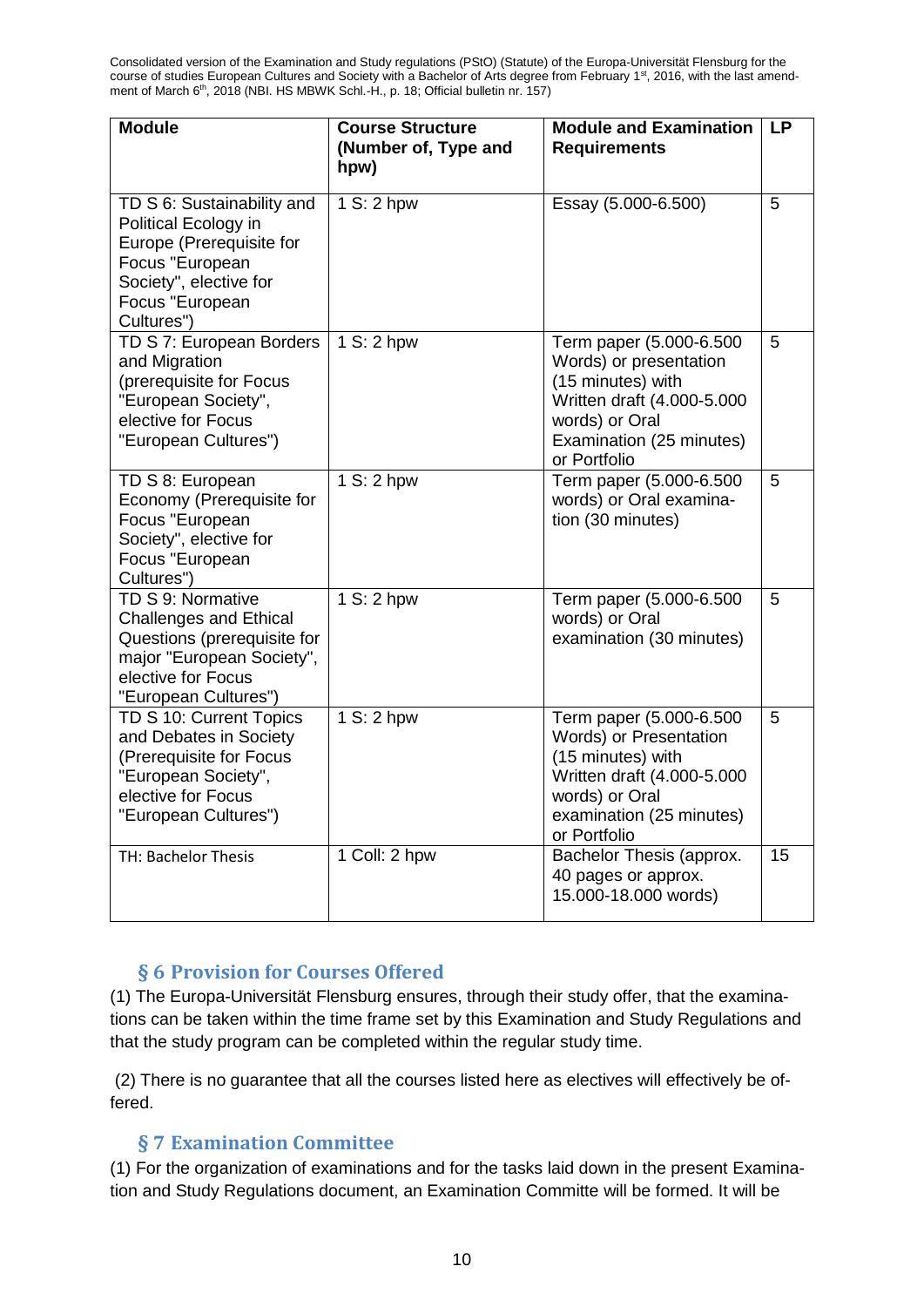composed of four members from the university professors group, as well as one member of the academic research group, one of the the non-academic group and one of the students group.

(2) The members of the Examination Committee are elected by the Senate of the Europa-Universität Flensburg. The term of office of the members is two years and that of the student member is one year. Re-election is possible. If a member resigns prematurely, a successor will be elected to serve the rest of the term. The chairperson of the board and the deputy must belong to the group of the University Professors.

(3) The Examination Committee will decide by simple majority; in the event of a tie, the vote of the chairperson shall be decisive. The Examination Committee is quorate if, besides the chairperson or the deputy and another University Professor, at least two further voting members are present.

(4) The Examination Committee may delegate the execution of its tasks for all standard matters to the chairperson of the Examination Committee. This does not apply to decisions in the appeals procedure.

(5) The Examination Committee ensures that the provisions of these regulations are complied with. It reports to the Senate periodically on the development in examination matters.

(6) The Examination Committee ensures that the course of studies and examinations can be performed within the time frame specified in the present Examination and Study Regulations. It determines the required deadlines. For this purpose, the candidates are to be informed in a timely manner about the type and number of examinations provided, as well as about the dates on which they are to be provided. The candidates must as well be informed of the respective re-examination dates.

(7) The members of the Examination Committee are entitled to attend oral examinations. This right does not extend to the disclosure of the grade.

(8) The members of the Examination Committee are subject to (public) secrecy. If they are not in the public service, they are bound to secrecy by the chairperson.

(9) The Examination Committee makes use of the Service Centre for Examination Matters (SPA) in the fulfillment of its duties.

#### **§ 8 Examiners and Assessors**

<span id="page-10-0"></span>(1) All University Professors of the Europa-Universität Flensburg, as well as any other fulltime or part-time employee qualified to teach at the Europa-Universität Flensburg, are entitled and obligated to conduct university examinations, as long as they themselves completed the same examination or possess equivalent qualification.

(2) Only a person who has obtained a specialized qualification in the respective subject matter and has actively taught that respective subject area is permitted to act as an examiner during the examination time, unless compelling reasons require a deviation to this norm. If several examiners are involved in the examination, at least one must have taught in the subject area in question. Exceptions that may be required in individual cases will be settled by the Examination Committee. A person may only act as assessor if they have acquired, at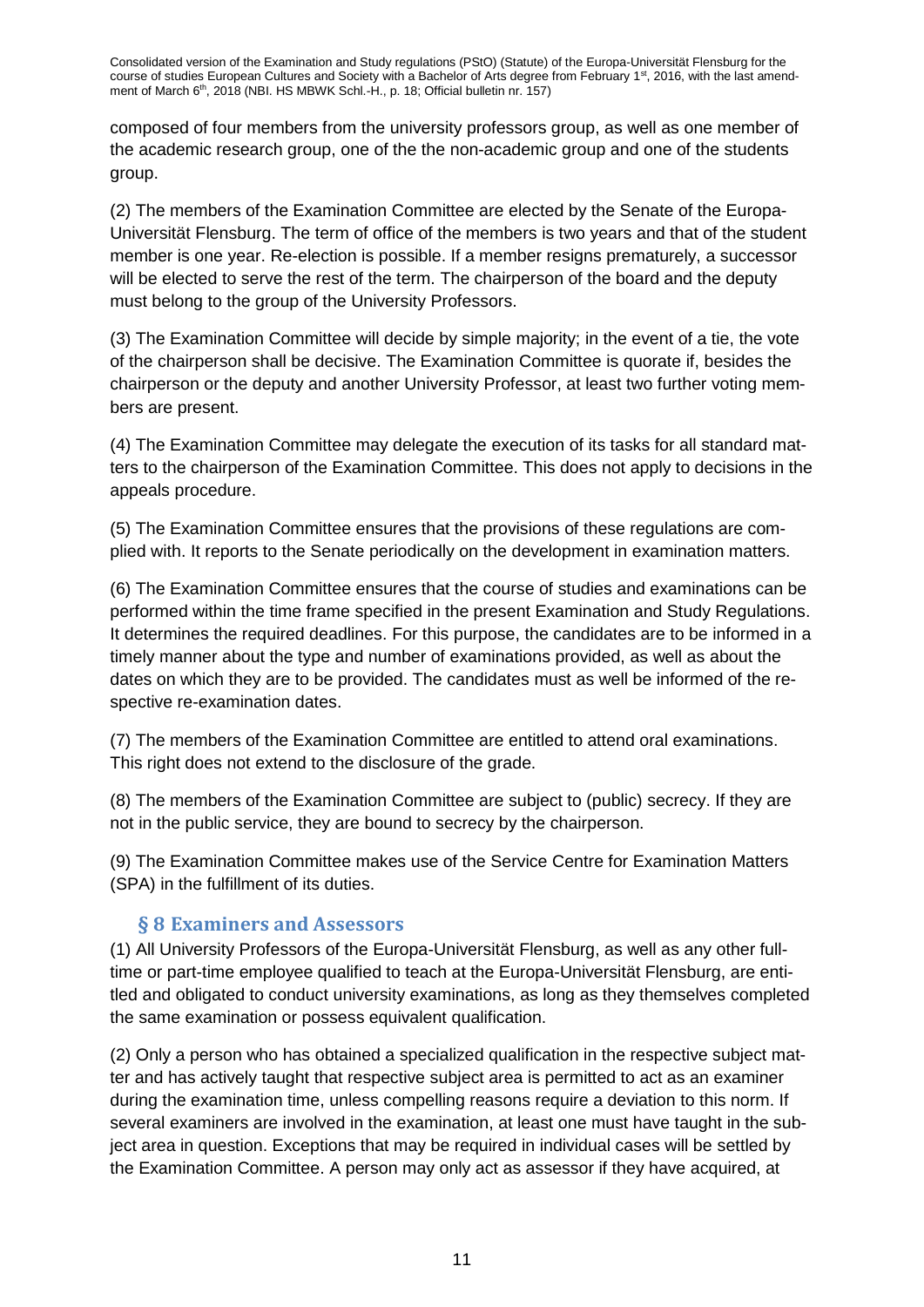least, relevant professional academic qualification in the respective examination subject (Qualified Assessor).

(3) The assessment of a Bachelor's Thesis can only be conducted by, a university lecturer with a PhD. The examiners are independent in their examination work.

(4) Examiners from other universities can be exceptionally allowed to act as second examiners by the Examination Committee, at the request of the respective Institute.

# <span id="page-11-0"></span>**§ 9 Recognition of Study and Examination Achievements, Skills and Abilities**

(1) Coursework and examinations that have been completed at other domestic or recognized foreign universities can be accepted by the University when there are no significant differences between those courses and the ones which can be acquired in the study program at the Europa-Universität Flensburg. Any negative decision must be justified and allow for an appeal.

(2) The recognition process of coursework and examinations will be notified to the students in an appropriate manner.

(3) If coursework and examination achievements are recognized, the grades - as long as the grading systems are comparable - will be adopted and included in the calculation of the final grade in accordance with these Examination and Study Regulations. Non-comparable grading systems or ungraded examinations (pass/fail) will be recognized with the label "passed." The designation of recognized coursework and examinations on the diploma is allowed.

(4) Recognized coursework and examinations are to be awarded the appropriate credit points within the scope of the present Examination and Study Regulations.

(5) Competences and skills acquired outside the university can be taken into account in the university if they prove to be equivalent to the ones to be acquired within the respective study program. Up to 50% of the required course of study credit points can be taken into account. In this process the appropriate credit points are to be awarded within the scope of the present Examination and Study Regulations. In individual cases, a placement test is allowed.

# **§ 10 Course and Examination Registration and Cancellation**

<span id="page-11-1"></span>(1) Students must register for courses and examinations, using the specified form and within the registration period set by the Service Centre for Examination Matters (SPA).

(2) The registration and cancellation of an examination must be done up to two weeks before the examination date at the latest.

# **§ 11 Assessment of Examinations, Calculation of Grades, ECTS**

<span id="page-11-2"></span>(1) Only the grades in the first column of the following table are to be used for the assessment of examination results:

|                        | <b>Grade Description</b> |        |                |  |  |  |  |
|------------------------|--------------------------|--------|----------------|--|--|--|--|
| <b>Single</b><br>Grade | Final<br>Grade           | German | <b>English</b> |  |  |  |  |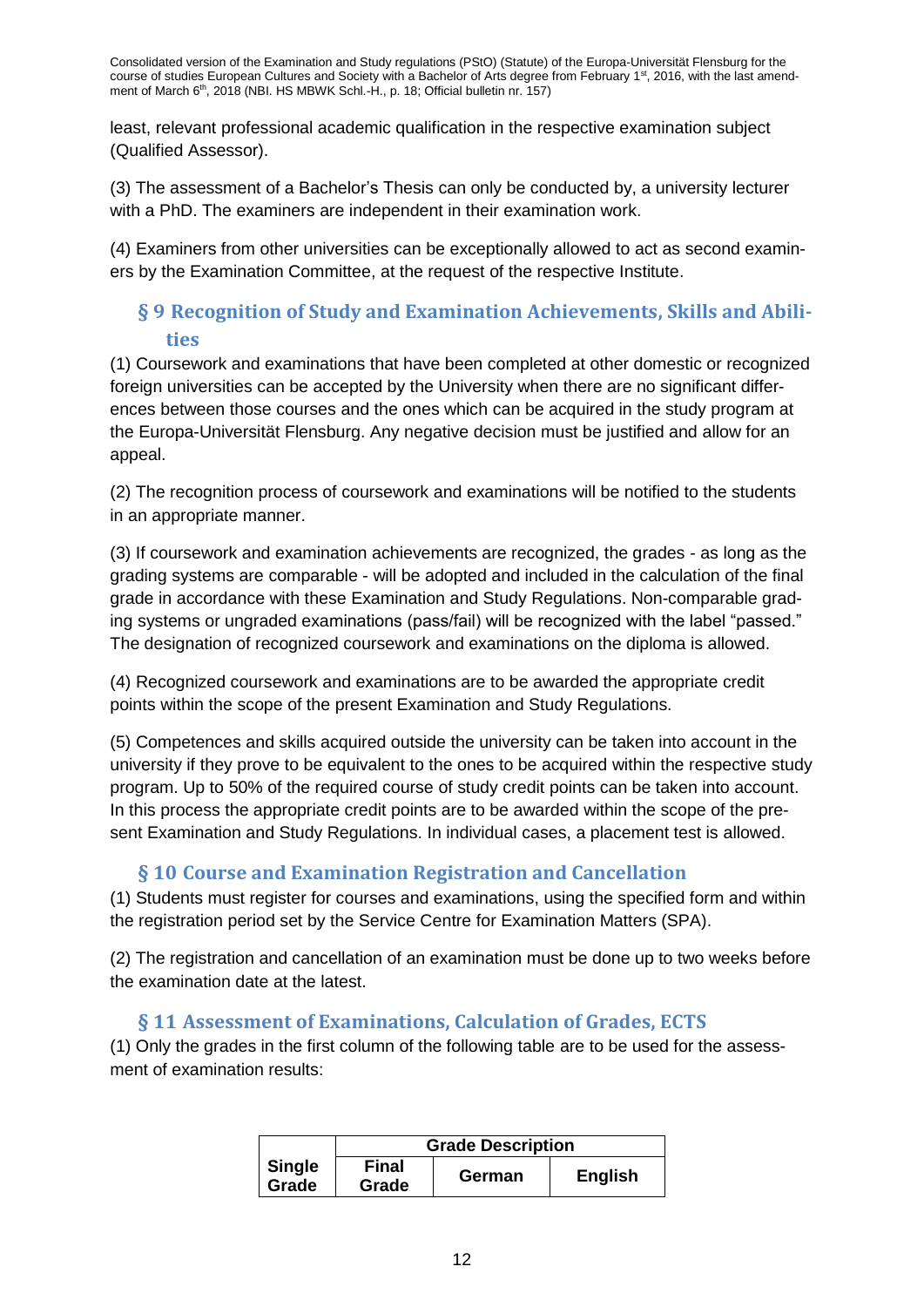| 1,0<br>1,3        | $1,0-1,5$   | Sehr gut                    | Very good    |
|-------------------|-------------|-----------------------------|--------------|
| 1,7<br>2,0<br>2,3 | $1,6 - 2,5$ | Gut                         | Good         |
| 2,7<br>3,0<br>3,3 | $2,6 - 3,5$ | Befriedigend                | Satisfactory |
| 3,7<br>4,0        | $3,6 - 4,0$ | Ausreichend                 | Sufficient   |
| 5,0               | Below 4,0   | <b>Nicht</b><br>ausreichend | Fail         |

(2) A module is successfully completed if it is evaluated at least "sufficient" (4,0).

(3) If an examination is evaluated by two examiners, the examination grade will be constituted by the arithmetic average of the individual grades given by both examiners. The module will be successfully completed if the arithmetic average of the individual grades sums up to at least 4,0. When calculating the grades, only the first decimal place after the decimal point is taken into account, all other places are dropped.

(4) Written examinations are normally to be evaluated within four weeks after the completion of the examination.

(5) Oral examinations will be evaluated by two examiners or by an examiner and a qualified assessor. The assessor has the right to present their case before the grade is finalized. A protocol of the course of the examination is to be made.

(6) The justification for the grade is to be documented together with the supporting deliberation and given to the examinee upon request, provided the reasoning was not already given together with the grade.

(7) The final grade is calculated as a weighted average of the grades of the modules and the grade of the Bachelor's Thesis. The weighting arises from the number of credit points connected to the modules and to the Bachelor's Thesis.

#### **§ 12 Examination Repeatability**

<span id="page-12-0"></span>(1) Successfully completed examinations cannot be repeated.

(2) Module examinations that are graded as "Fail" (5,0) or are counted as not approved can be repeated twice. After the second unsuccessful repetition of a module examination, the module is permanently classified as failed. The chairperson of the competent examination committee will notify the student of this decision and of the possibilities of legal remedy. Before the drafting of the final decision in the procedure leading to the permanent failure of the examination, the student is given the opportunity to institute a Review Process.

(3) In special cases, the Examination Committee can grant another possibility of retaking the examination if a request is submitted within one month of the notification of the decision. The procedure related to the repetition of the examination is established by the Examination Committee.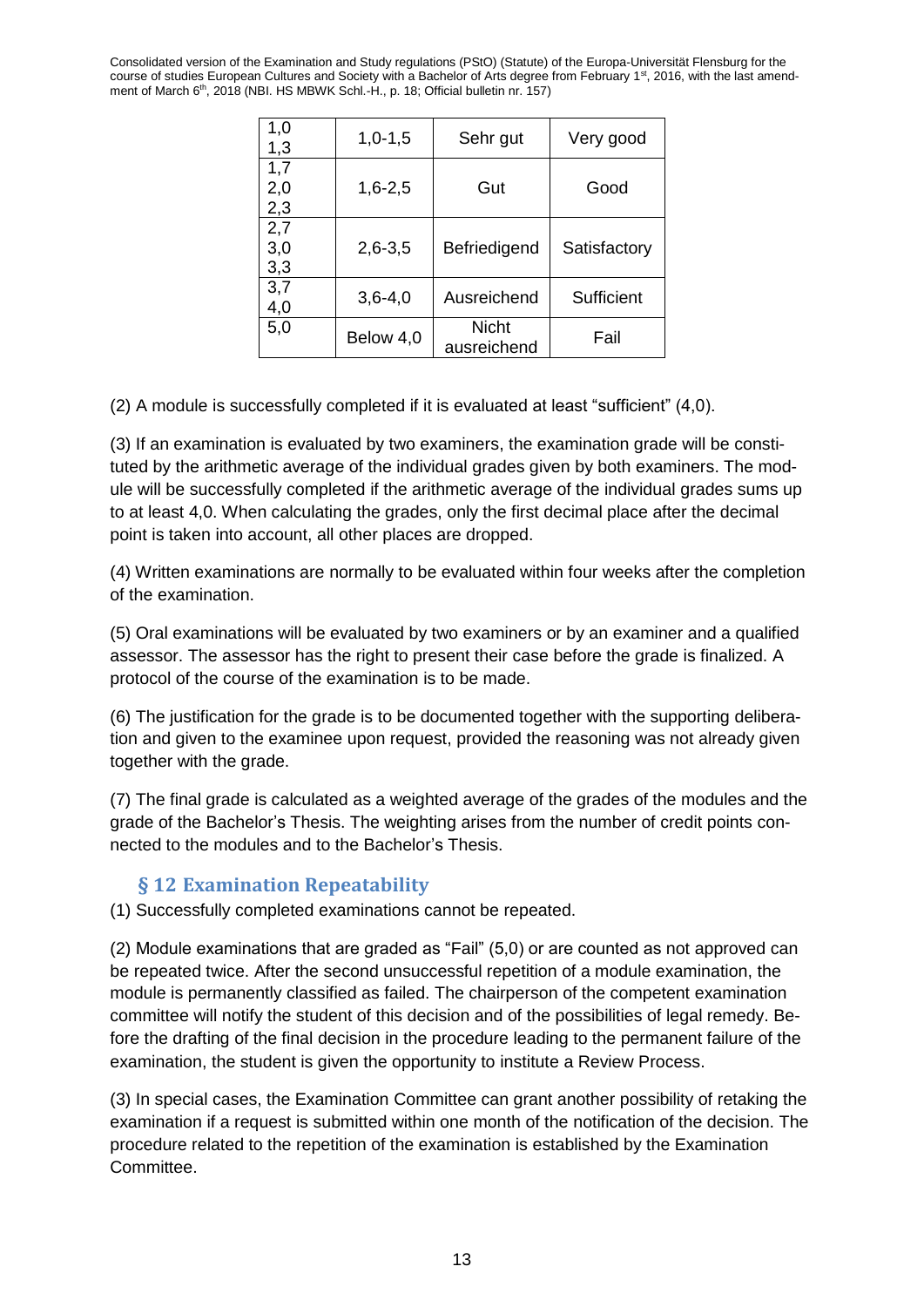(4) Assessments, which lead to a permanent failure, can be appealed under the conditions established in § 16.

(5) A minimum period of seven days must elapse between the notification of the result of the examination and its repetition date.

# **§ 13 Review Process**

<span id="page-13-0"></span>(1) Students, who do not agree with the assessment of an individual examination, must submit their objection to the Examination Committee, in writing, no later than one month after the notification of the decision, in accordance with § 22, para. 5.

(2) The objection must be substantiated with concrete and comprehensible reasons. It can be

a) directed against the grading process itself

or

b) of a subject-specific nature.

A general criticism of the assessment practices is not significant.

(3) The Examination Committee will notify the examiner or examiners of received requests.

(4) The respective examiners are obligated to promptly reconsider their assessment decision. The result is to be notified to the Examination Committee.

(5) The Examination Committee will inform the student or students of the outcome of the Review Process.

(6) Procedural documents will be kept for three months after the deadline of the last possible appeal or opposition against the final grade of the study program.

<span id="page-13-1"></span>(7) The Review Process cannot lead to the lowering of the examination grade.

# **§ 14 Withdrawal, Failure, Deceit, Rule Infringement, Plagiarism**

(1) If a candidate misses their module examination or withdraws from the examination after the deadline for deregistration or after the beginning of the examination, this is equivalent to an assessment of "Fail" (5,0), unless there is a valid reason. The Examination Committee will decide on the validity of the reason. The same rules apply if a written examination is not completed within the stipulated completion time. The reasons must be presented to the Examination Committee promptly, in writing, and in a substantiated way. In case of withdrawal or absense due to illness, a medical certificate stating the duration, or probable duration, of the student's inability to take the examination must be presented on a date no later than the third business day after the date of the missed examination. If the reason or reasons are recognized, a new examination date will be set. In this case, already published examination results are to be credited. If the reason or reasons are not recognized the student will be notified, in writing and in a substantiated manner. The regulations referring to the compliance with deadlines for the first registration in the examinations, the repetition of examinations, the reason or reasons for missing an examination and the compliance with processing times of verification activities, are equally applicable to the illness of a candidate or to the illness of a child whom the candidate is predominantly in charge of caring for.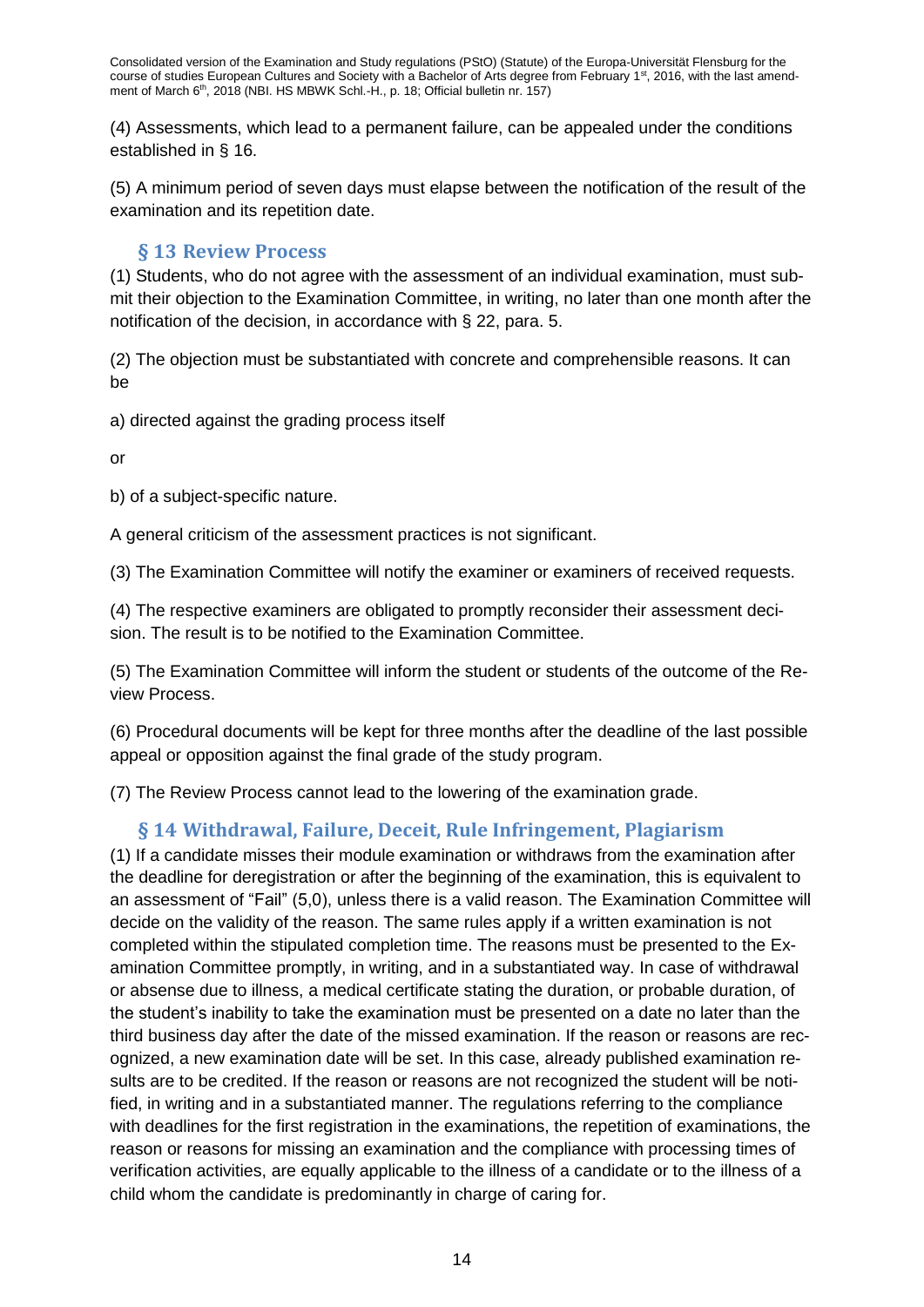(2) In the case of prolonged and/or repeated illnesses the Examination Committee can request the submission of an official medical certificate.

(3) If a candidate tries to influence their examination grade by cheating, which also includes plagiarism and the use of unauthorized aid materials, the examination in question will be assessed as "Fail" (5,0). Before such a decision is reached the candidate concerned is given the right to present their case. A candidate, who has violated the provisions of these Examination and Study Regulations, may be excluded from continuing the examination by the examiner or supervisor. In this case the respective examination will be assessed as "Fail" (5,0). In serious cases, the Examination Committee may exclude the concerned candidate from taking part in further examinations. This decision must be confirmed by the Board of the Europa-Universität Flensburg. A serious case of deception is understood, in principle, as any form of plagiarism as well as the the completion of work through a third party. If the existence of plagiarism is ascertained by the Examination Committee, the concerned candidate loses the right to retake the examination in the same semester and the immediately following one. In addition, a candidate may be excluded, by decision of the Examination Committee, from taking part in any further examinations of the study program. This decision must be confirmed by the Board of the Europa-Universität Flensburg.

#### **§ 15 Recognition of Special Needs**

<span id="page-14-0"></span>(1) The special needs of students are to be addressed in accordance with § 3, para. 7 in conjunction with § 52, para. 2 no. 14, para. 4 of the Hochschulegesetzes (HSG).

(2) If a student is unable to take an examination, wholly or partially in the form provided, due to a disability or an illness, the processing time is to be appropriately extended or an equal examination in a more suitable form is to be provided. The illness a child up to the age of 14 under the support or maintenance of the student or the illness of a relative under the support of the student are to be treated in an equivalent way to the illness of the student.

(3) The use of time allocated by the Maternity Protection Act, as well as the statutory regulations on parental leave, are guaranteed. The provisions of these Examination Regulations about the consequences of failure due to the illness of a candidate are also applicable in the case of the illness of their children.

(4) The Examination Committee is responsible for making the final decision, per request, in all the cases referred to in paragraphs 2 and 3; the fulfilment of the requirements must be proven in a suitable form. Compliance with the provisions of paragraphs 2 and 3 may not result in any disadvantage to the students involved.

# **§ 16 Appeals Procedure**

<span id="page-14-1"></span>(1) Burdensome administrative acts, taken pursuant to these Examination and Study Regulations, are to be justified in writing, accompanied by information on the student's possibilities of legal remedy and notified in accordance with § 110 LVwG. An administrative act may be appealed, within one month after reception of the notice, to the relevant Examination Committee in accordance with §§ 68 and following of the Rules of the Adminsitrative Courts (Verwaltungsgerichtsordnung).

(2) If the appeal is directed against an assessment done by an examiner, the competent Examination Committee will decide after careful consideration, in accordance with paragraphs 3 and 5.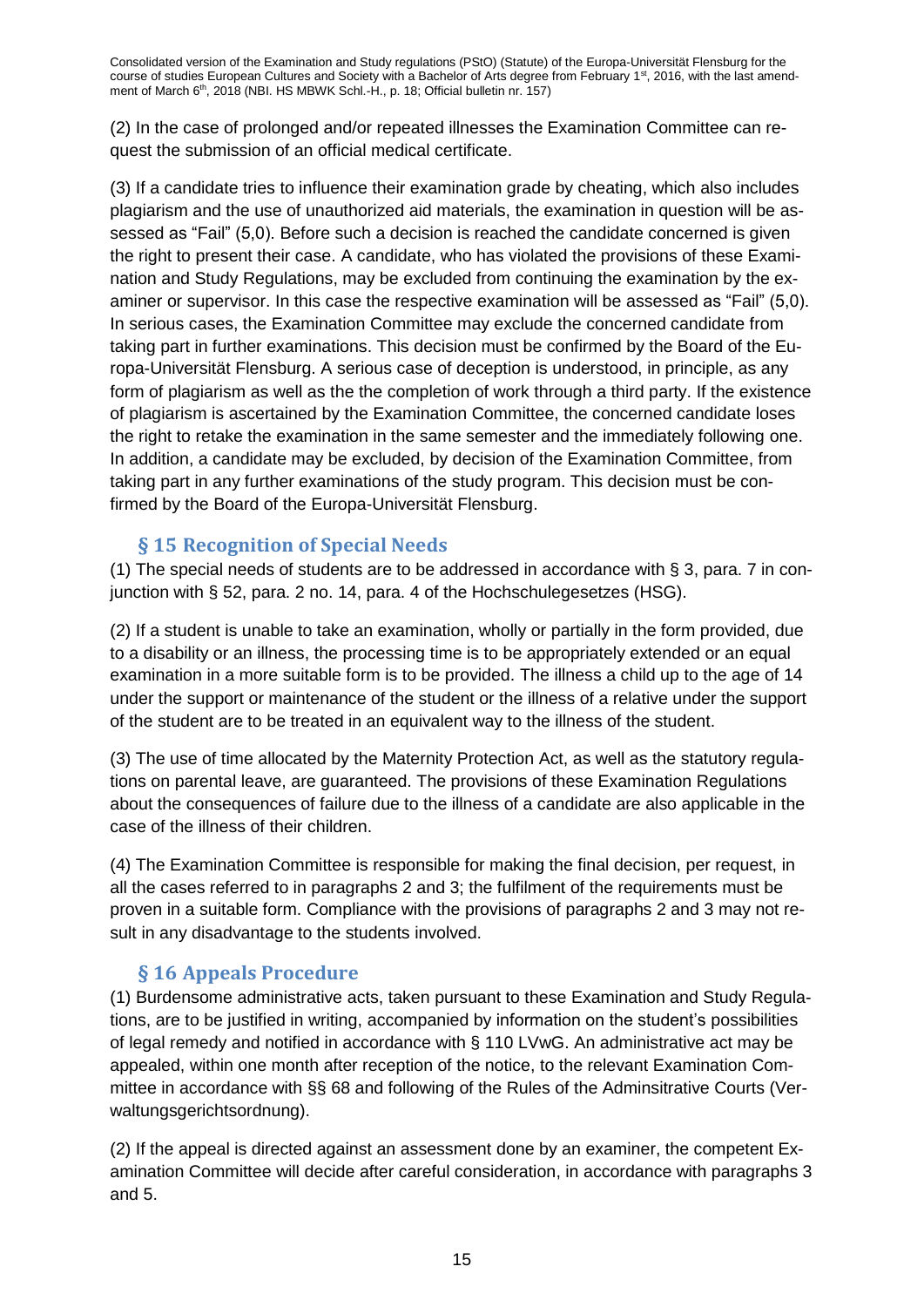(3) If the candidate complements their appeal with concrete proof and substantial objections against specific and subject-related assessments made by an examiner, the Examination Committee will guide this person´s appeal to review. If the assessment is changed according to the appeal, the Examination Committee will remedy the appeal. Otherwise, the Examination Committee will examine the decision based on the position of the examiner, in particular whether

a) the examination procedure has been carried out properly,

b) the assessment assumed the correct facts,

c) general assessment principles have been respected,

d) the logical resolution based on justifiable and feasible arguments was assessed as being false

e) the examiner was guided by irrelevant considerations.

(4) The same applies if the appeal is directed against the assessment of several examiners.

(5) If the Examination Committee does not remedy the appeal, it is up to the University Administration to make a ruling on it.

(6) The appeal must be decided within one month. The notification of the appeal decision is always to be accompanied by information on the the possibilities of legal remedy.

(7) The Appeals Procedure cannot lead to the lowering of the examination grade.

#### **§ 17 Access to Examination Records**

<span id="page-15-0"></span>(1) Within one month of the notification of the results of a written or oral examination, the student is, upon informal request, granted access to inspect the written examination, the examiner's related assessment and the examination records.

(2) The inspection of records referred to in paragraph 1 is requested to the responsible examiner.

(3) Up to five years after the completion of the examination procedure, the candidate will, upon informal request, be granted access to their Bachelor's Thesis and the related examiners reports.

(4) The request referred to in paragraph 3 must be submitted to the head of the Service Centre for Examination Matters. The head of the Service Centre for Examination Matters will determine the time and place of the inspection.

# <span id="page-15-2"></span><span id="page-15-1"></span>**II. Modularization and Module Examinations**

#### **§ 18 Modularization and Types of Courses**

(1) A module usually consists of 5 credit points (corresponding to an average of 150 hours of student workload). The scope of the Bachelor's Thesis is regulated by § 25, para. 1.

(2) A module can consist of several courses of the same or of a different type, that together allow for the acquisition of the provided competencies.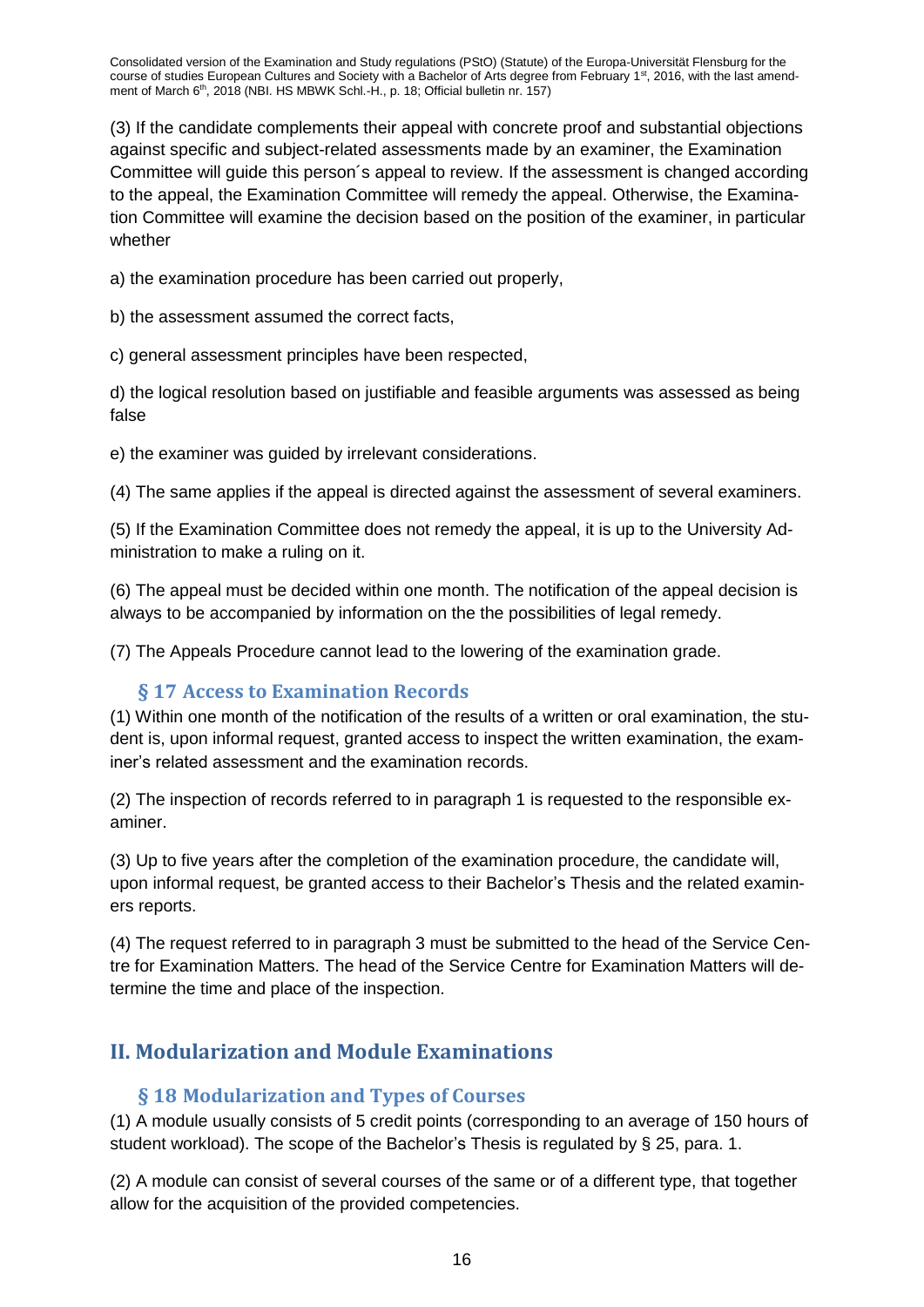(3) For the study program and attainment of the bachelor's degree, the active participation in the courses of the modules and their preparation is recommendable and the - if necessary also independent - follow-up of the courses as well as the preparation and performance of the intended examination achievements are required, unless a participation of the students is regulated as a prerequisite for examination performances, subject to the provisions of § 52 para. 12 HSG.

(4) The different types of courses are:

a) Seminar (S): The core element is the academic-based discourse on a defined range of topics in which the teacher and the students actively participate. The goal is to acquire expertise in this specific subject area and the practice of scientific discourse. Possible forms of work can include literature-based or practice-oriented discussion or preparation and lecturing by students as well as the subsequent discussion of the presentation in the seminar.

b) Lecture (L): The core element is the presentation done by the teacher. The aim is normally the understanding of larger subject areas, theories and relationships. The students are expected to prepare for the lecture, before and after, by means of notes, scripts or scientific literature.

c) Exercise (E): Accompanying event, usually to a lecture or a seminar. The aim is the independent development, application, discussion and solidification of the material by the students.

d) Project (Proj): The core element is the guided or free development and implementation of a thematically and methodologically determined project to acquire practical and creative communication skills. In the area "Doing Europe", the students orient themselves to the disciplinary and interdisciplinary topics in the selection of their project-topic and complete it within the framework of one of four fields of activity "Research," "Journalism," "Art and Scenography," and "Entrepreneurship." Projects with specific objectives may enter multiple scientific or interdisciplinary courses.

e) Colloquium (Coll): The core element is the argumentative exchange of theories and concepts, analytical approaches and research methods. The aim is - also and especially in view of the Bachelor's Thesis - the increase of problem awareness and reflectivity as well as the expansion and deepening of the ability to self-critical participation in scientific discourse.

(5) The teaching and examination language is normally English. If necessary, other languages may be used as teaching and examination languages.

# **§ 19 Participation in Committees**

<span id="page-16-0"></span>(1) Students must not be disadvantaged or favored, because of their activities in the committees of the University. In case the timing of courses overlaps with committee meetings, the participating students are excused from the course in order to attend the committee meeting. Students must inform the lecturer of their intention to attend a committee meeting in a timely manner.

# **§ 20 Admission to Examinations**

<span id="page-16-1"></span>(1) In accordance with these Examination and Study Regulations, only students who are enrolled in the study program European Cultures and Society and have not forfeited the right to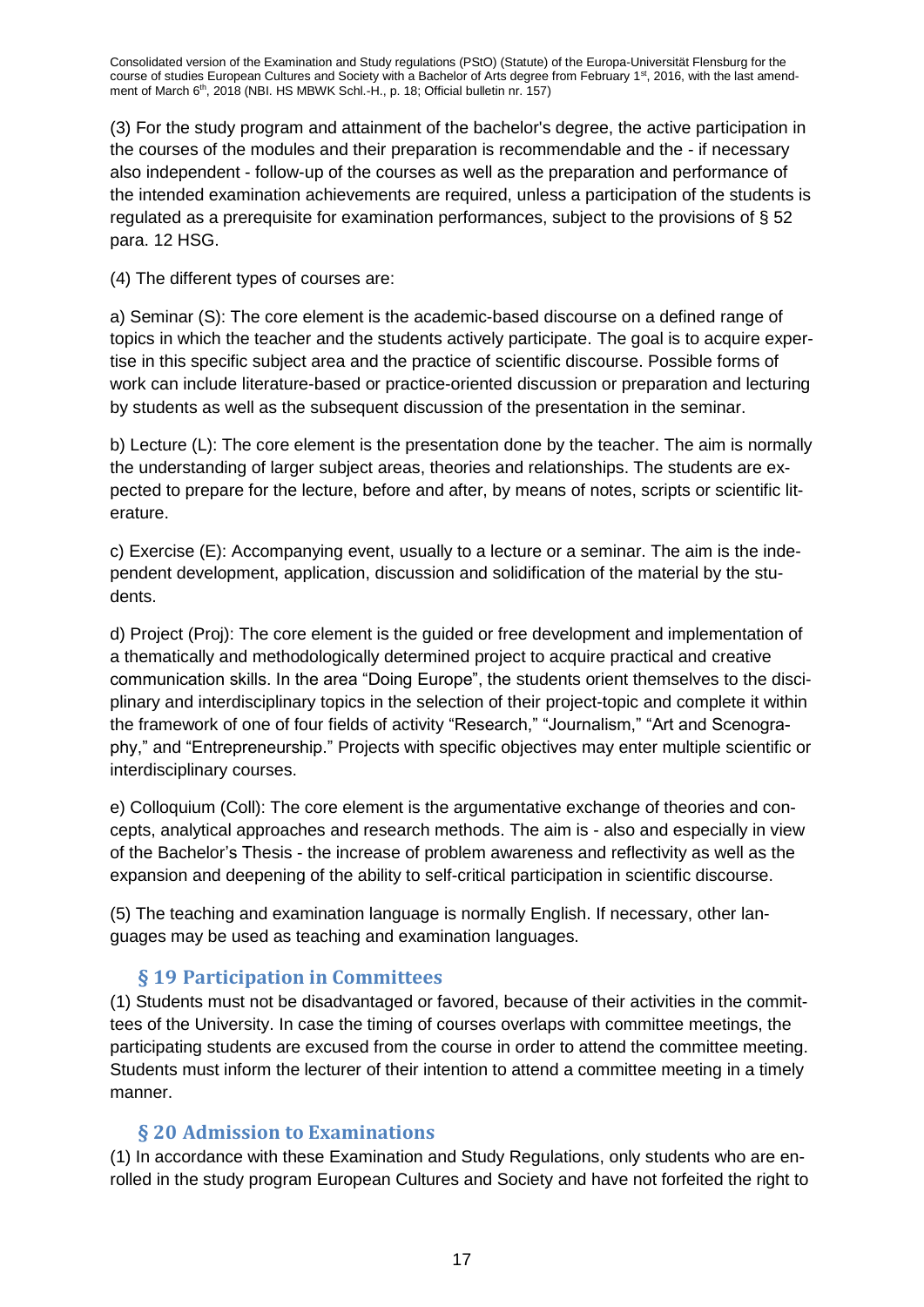examination in this or in a comparable study program may participate in courses and examinations. The respective admission requirements to examinations and to the Bachelor's Thesis must be met.

(2) Those who completed the same or a comparable study program at the Europa-Universität Flensburg or at another university, are not allowed to participate in courses and examinations.

### **§ 21 Module Examinations and Examination Requirements**

<span id="page-17-0"></span>(1) Examinations serve to demonstrate the learning success within a module. The choice of examination method is guided by the qualification aim of the module. Normally, each module is completed by an examination.

(2) Normally, the examination will be assessed by the examiner and, if appropriate, an assessor. Examinations, with which the study program is completed, and examinations, which are a repetition and might lead to a permanent failure of the examination without any compensation possibility, will be assessed by at least two examiners in accordance with § 9.

(3) Examinations can be produced orally, in writing, with the support of other media or within the context of a written examination. The form of assessment is defined in § 5, para. 8, it corresponds to the qualification objective of the module that is stated in the module description. If more than one examination form is provided for one module, the actual examination form is communicated by the lecturer the latest at the second session of the course. The announcement is binding and is to be documented in a suitable written form.

(4) The following examination forms are possible:

a) Oral examinations: talk or lecture with discussion about a range of topics which was worked on in the module. The examinee is expected to demonstrate that they have a broad fundamental knowledge, know the relationship between the areas covered in the examination and can answer particular questions in an argumentative-founded way. Oral examinations can be delivered as individual or group examinations or within a course. In an oral examination which is given as a group examination, no more than four students may be tested simultaneously.

b) Essay: Normally a task comprised of independent work of a subject specific or interdisciplinary nature, to be submitted in the predefined written format.

c) Portfolio: Normally, a compilation of several written and media contributions to a folder, which documents the learning progress.

d) Examinations in other media forms: Normally independent work of a subject specific or interdisciplinary nature, completed with the help of technical, artistic or other media, to be submitted in the predefined form.

e) Written Examination: A written test completed under supervision. The examinee proves that they, alone and independently, can solve the given task in a limited time and only with authorized aid materials.

(5) Module examinations can combine written, oral and media elements. When designing the examination specifications, the allocated working time (workload) here described is to be observed.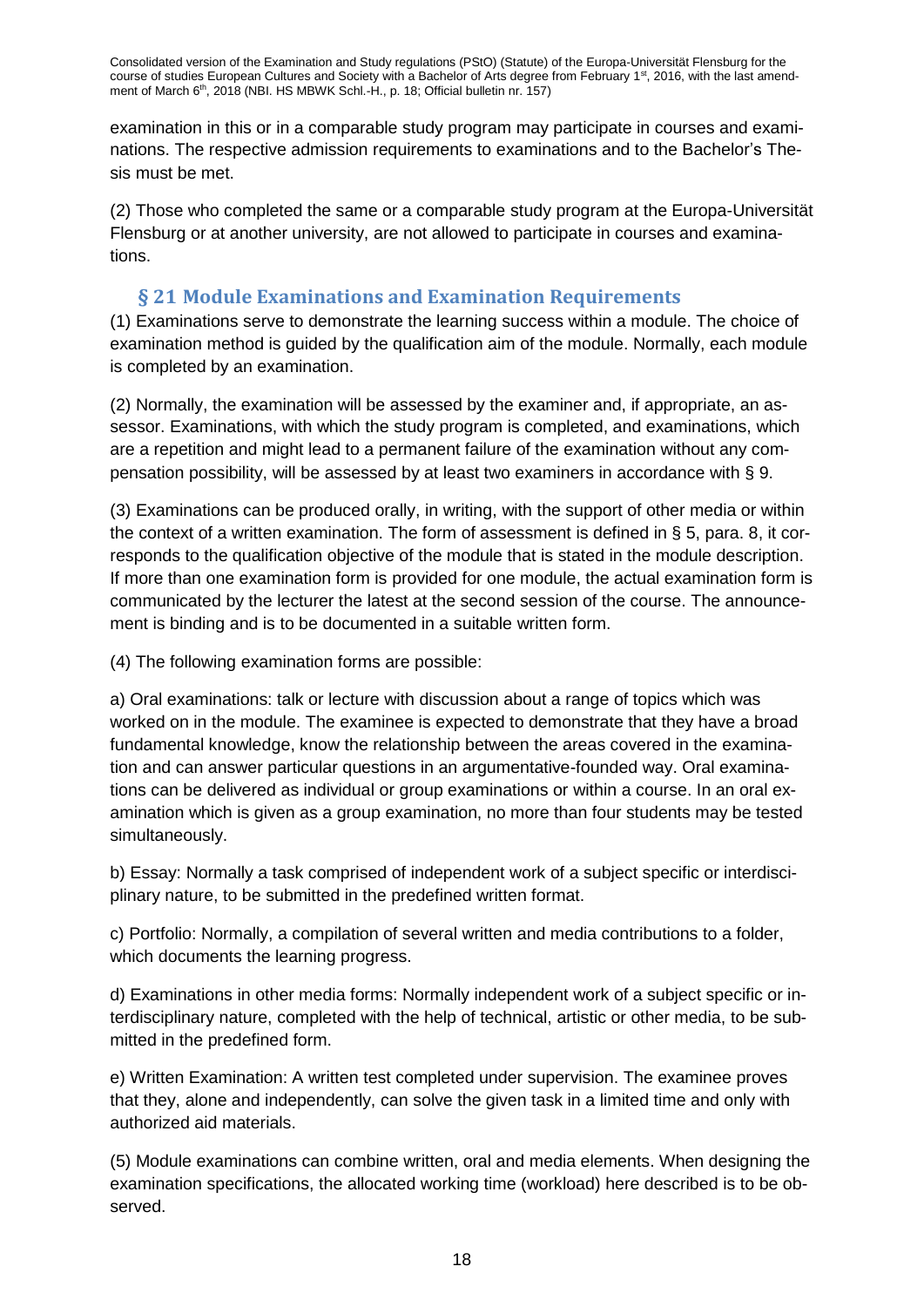(6) Oral examinations for both individuals and groups are to be carried out by two examiners or by an examiner and a qualified assessor.

(7) Written examinations can be produced as group work. The contributions of each student must be clearly identified and be able to be assessed separately.

(8) In all written coursework and examinations, all parts that are taken word-for-word from publications or other sources, must be marked as a quotation. The reference is immediately indicated in connection with the quote. Even in the cases of a takeover of the essence of an argument and of paraphrasing of texts and other sources, the original work must be referenced.

(9) All written work (including the the correspondingly marked part of the work, in case of a previously allowed group work) must include in the end the following written assurance, to be signed by the student:

"I hereby expressly assure that the present work was autonomously written by me and that no other sources and resources were used, except for the ones that I expressly indicated. More specifically, I expressly assure that I did not make use of any paid or unpaid services or support of any kind from a ghostwriter agency, nor in particular, any similar service providers or other third parties in the production of the present work. All the text passages and ideas quoted or borrowed from printed, electronic or other sources have been clearly identified as such by me.

The work submitted or substantial parts of it were not previously submitted to any other examination. The written version of this work corresponds entirely to the version electronically saved.

I hereby acknowledge that violations of this assurance not only lead to the grading of this examination as Fail (5,0) but also, in more severe cases, may generate further actions by the Europa-Universität Flensburg, leading up to exmatriculation.

I hereby acknowledge that the work may be digitally saved and verified using an anti-plagiarism software. I declare that I agree with the saving of the data and with the submission of my work to the anti-plagiarism software.

Flensburg, date **Signature** Name, Surname"

# <span id="page-18-0"></span>**§ 22 Conducting of Examinations; Highest Number of Daily Examinations**

(1) Examinations take place in the form and at the date specified by the examiner- within the examination period.

(2) Students are only allowed to take a maximum of two examinations per day.

(3) If a student submits a credible medical certificate, which proves that they are entirely or partially prevented from completing coursework and/or examinations in the form previously established, due to prolonged or permanent physical impairment, the Examination Committee, in agreement with the respective examiner, and after consulting the candidate, will determine how equivalent coursework and examinations can be provided, within a longer period of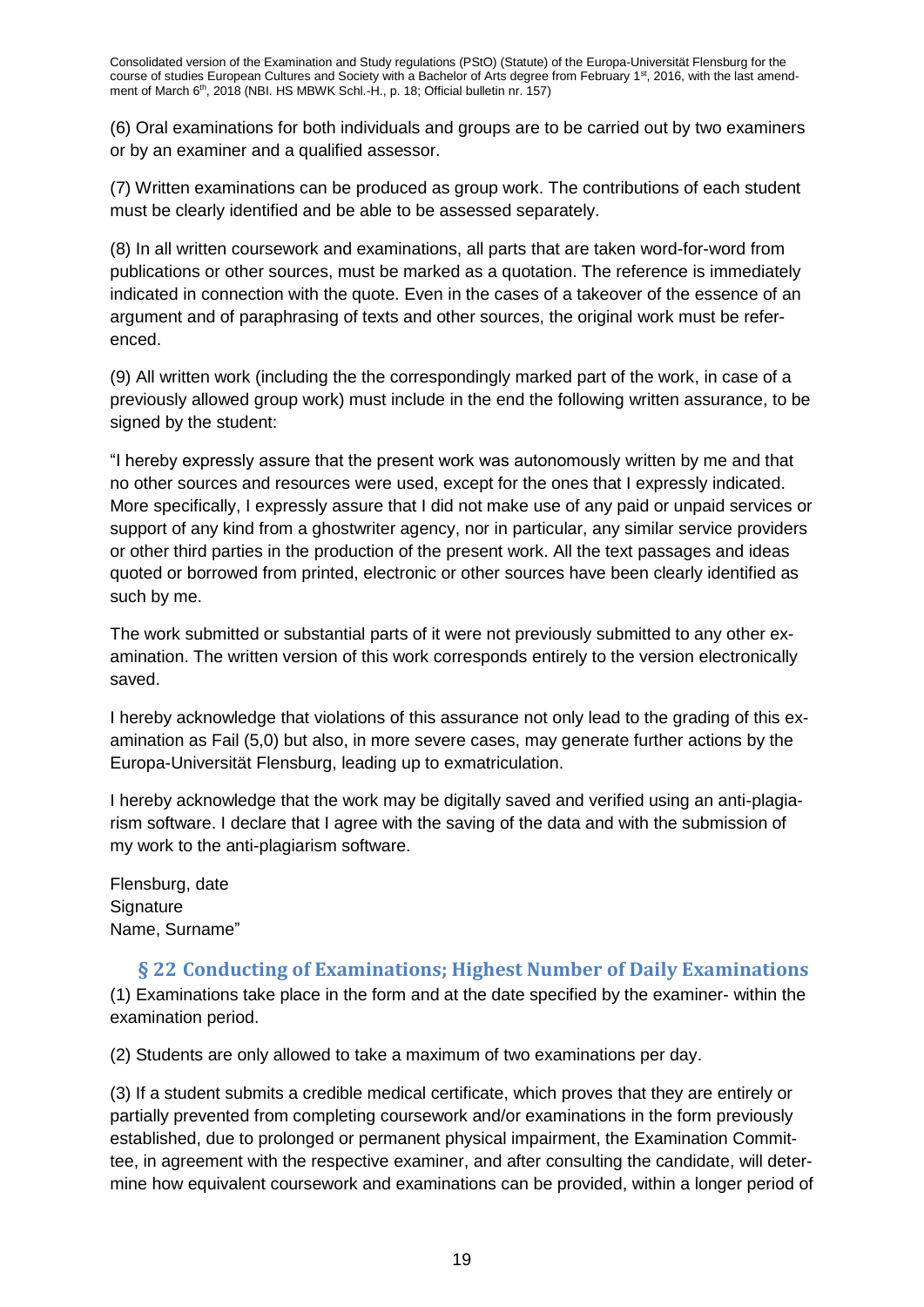time or in another form. The Examination Committee can, for this purpose, require the candidate to submit an official medical certificate.

(4) The examination results and the successful or unsuccessful completion of an examination is communicated to the Service Centre for Examination Matters by the examiner, in accordance with the manner defined for the respective examination form and within the specified time frame.

(5) The examination results, as well as the successful or unsuccessful completion of examinations, are to be notified to students as is customary. The notification through electronic accounts is permitted.

(6) In the case of successful completion of a module examination, these credit points will be credited to the credit-point account. Candidates should be able to access their account in order to have an insight of their status, within the framework of organizational possibilities.

#### **§ 23 Successful Completion of Examinations**

<span id="page-19-0"></span>(1) A module examination is successfully completed if the examination was graded with at least a "sufficient" (4,0) or "passed." Further details are regulated by § 11, para. 2.

#### **§ 24 Organization of Examinations**

<span id="page-19-1"></span>(1) The time and place of written and oral examinations must be provided by the respective examiners in a timely manner and in the customary way. For each examination, a registration and deregistration period must be set, as established in § 10, para. 2.

# <span id="page-19-3"></span><span id="page-19-2"></span>**III. Bachelor's Examination**

#### **§ 25 Bachelor's Thesis**

(1) The Bachelor's Thesis is an examination which should indicate that a candidate is able to work on a problem from the subject area of the study program, using the necessary methods, and within the specified time frame. With the successful completion of the Bachelor's Thesis, 12 credit points are acquired.

(2) The Bachelor's Thesis is to be supervised by a supervisor and evaluated by two evaluators independently from each other. The supervisor is at the same time evaluator. After the Bachelor's Thesis is handed in, the Service Centre for Examination Matters promptly forwards it to the evaluators. Lecturers may not supervise a Bachelor's Thesis.

(3) The topic of the Bachelor's Thesis is to be agreed upon with the selected supervisor, submitted to the Examination Committee in writing and approved by it. If a candidate cannot find a supervisor, the chairperson of the Examination Committee will ensure that the student receives, in a timely manner, a topic for the Bachelor's Thesis and that the specialist supervision is guaranteed.

(4) The Bachelor's Thesis is, normally, to be completed by the end of the sixth semester. The working time is four months. At the request of the candidate, the Examination Committee may, with the agreement of the supervisor, extend the working time by up to one month.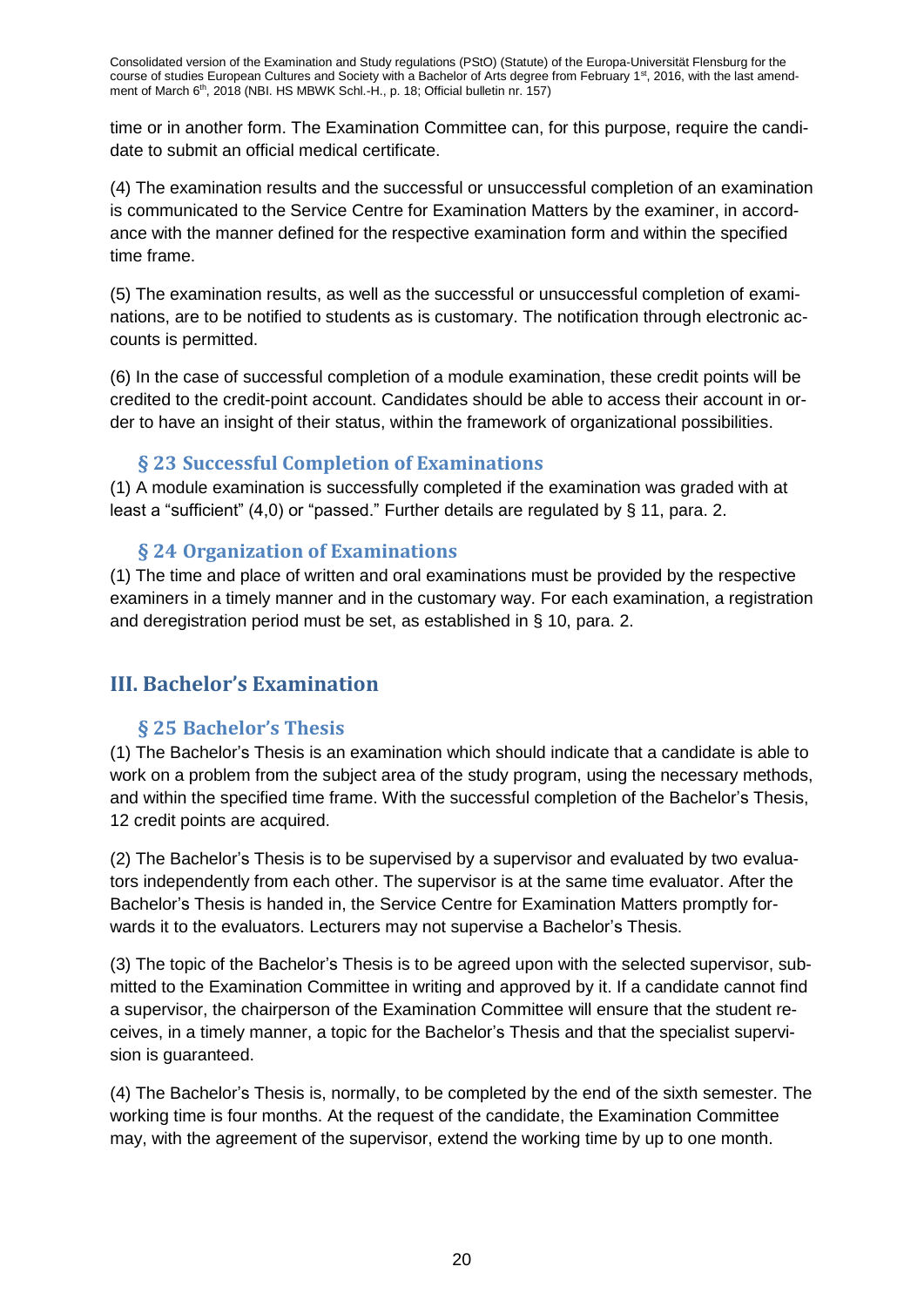(5) The topic can only be returned once, and only within two weeks after its approval. The student must register a new topic without delay, no later than four weeks after the return. If this does not occur, the Bachelor's Thesis will be assessed as "Fail" (5,0).

(6) At the end of the Thesis (including the the correspondingly marked part of the work, in case of a previously allowed group work) the student has to hand over, separately and in writing, the following personally signed assurance:

"I hereby expressly assure that the present work was autonomously written by me and that no other sources and resources were used, except for the ones that I expressly indicated. More specifically, I expressly assure that I did not make use of any paid or unpaid services or support of any kind from a ghostwriter agency, nor in particular, any similar service providers or other third parties in the production of the present work. All the text passages and ideas quoted or borrowed from printed, electronic or other sources have been clearly identified as such by me.

The work submitted or substantial parts of it were not previously submitted to any other examination. The written version of this work corresponds entirely to the version electronically saved.

I hereby acknowledge that violations of this assurance not only lead to the grading of this examination as Fail (5,0) but also, in more severe cases, may generate further actions by the Europa-Universität Flensburg, leading up to exmatriculation.

I hereby acknowledge that the work may be digitally saved and verified using an anti-plagiarism software. I declare that I agree with the saving of the data and with the submission of my work to the anti-plagiarism software.

I agree / I do not agree to the lending of my work.

Flensburg, date **Signature** Name, Surname"

(7) The Bachelor's Thesis is to be submitted in triplicate, in written and electronic form, in due time, to the Service Centre for Examination Matters. The date of submission is to be put on record. If the Bachelor's Thesis is not submitted on time it will be graded as "Fail" (5,0). After the end of the assessment period, the Bachelor's Thesis is digitally archived by the Service Centre for Examination Matters. Further details are regulated in the Procedural Documentation regarding the digital archiving of Bachelor´s Theses.

(8) The Bachelor's Thesis is not successfully completed if the final grade is not at least "sufficient" (4,0). The final grade is calculated as the average of the individual grades given by both evaluators. In case the two individual grades are divergent and result in a calculated average which is higher than 4,0, a third evaluator is to be appointed by the Examination Committee. This person makes a binding decision on whether the concerning Bachelor's Thesis will be assessed as "sufficient" (4,0). If two assessments, leading to a passing grade, diverge by more than two marks from each other, the Examination Committee will instruct a lecturer, who is qualified on the topic at hand, to give a third opinion. This assessment is final.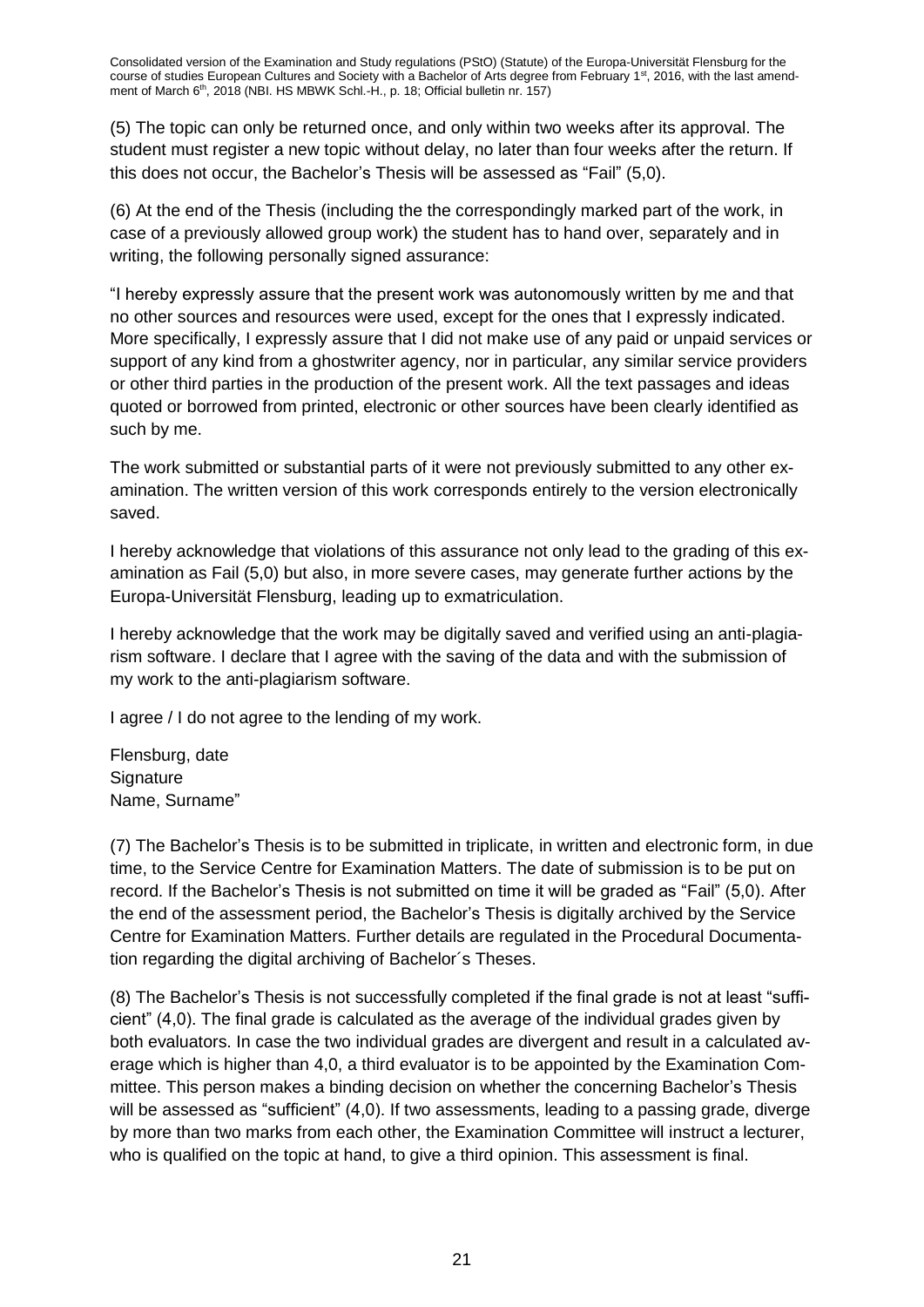(9) A failed Bachelor's Thesis can be repeated twice. The new topic is to be communicated in writing to the Examination Committee within six weeks after the notification of the assessment of the first Bachelor's Thesis. If the candidate cannot find a supervisor, the Examination Committee must be informed of that fact before the end of the six-week period. Paragraph 2 is then to be applied accordingly. If the new topic is not submitted on time, the repeated Bachelor's Thesis is also to be graded as "Fail" (5,0).

(10) The return of the new topic within the deadline mentioned in para. 4, sentence 1, is only allowed if the candidate has not made use of this possibility in the first production of their Bachelor's Thesis.

# **§ 26 Scope and Completion of the Bachelor's Examination**

<span id="page-21-0"></span>(1) The Bachelor's examination in the study program European Cultures and Society consists of the required module examinations in both the compulsory and the elective areas, as well as the Bachelor's Thesis. A total of 180 credit points must be obtained.

(2) The Bachelor's examination is successfully completed once all the examinations mentioned in paragraph 1 are successfully completed and the required credit points are acquired.

# **§ 27 Final Failure of the Bachelor's Examination**

<span id="page-21-1"></span>(1) The Bachelor's examination is irrevocably failed, if

a) one of the required examinations is irrevocably failed

or

b) the examination right was forfeited because a deadline was exceeded

or

c) the produced Bachelor's Thesis is failed in the third attempt.

(2) A notification about the failed examination or the loss of the examination right will be issued and it is to be accompanied by information on the possibilities of legal remedy. § 16 applies.

(3) Students who leave the Europa-Universität Flensburg without having obtained a degree can request a certificate listing their overall coursework and examinations produced.

# **§ 28 Invalidity of the Bachelor's Examination**

<span id="page-21-2"></span>(1) In case the requirements for the admission to an examination were not fulfilled, without the candidate´s intention to deceive, and if this fact is discovered only after the delivery of the final documents, the Examination Committee decides, after the legal evaluation by the University Board, if this insufficiency is remedied by the successful completion of the examination. The decision must be confirmed by the University Board.

(2) The student concerned must be given the the opportunity to present their case before the decision is made.

(3) The incorrect final documents are to be seized and, when appropriate, new documents are to be created. Along with the incorrect certificate, the bachelor's degree certificate is also to be seized if the examination is to be declared as "Fail" due to an action of deceit.